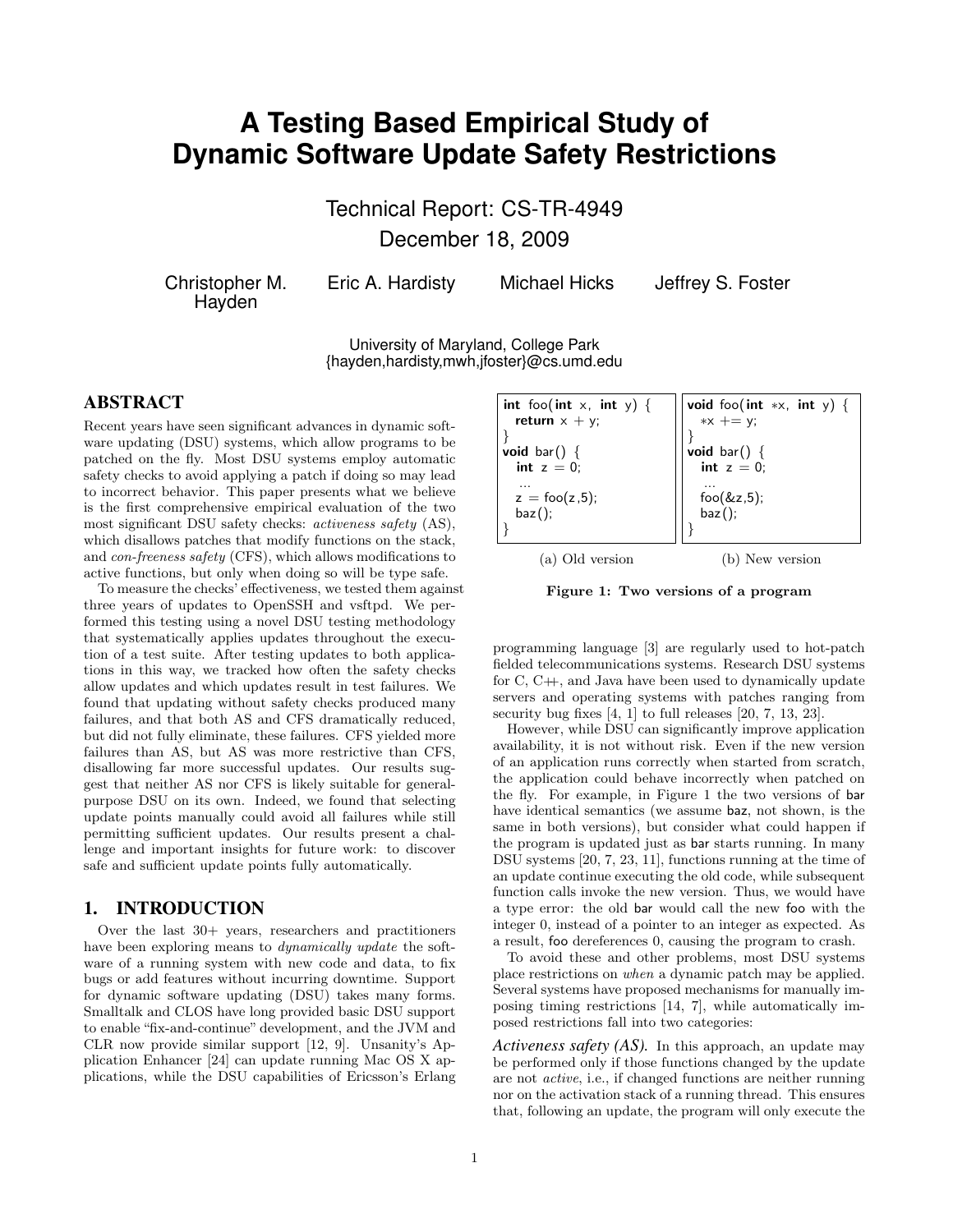new version's code. Notice that AS prevents the problematic update location in our example by forbidding updates from taking effect in bar, since it has changed. AS is advocated by Bracha [6], and is used by DSU systems such as Dynamic ML [25], K42 [13], OPUS [1], Ksplice [4], and Jvolve [23].

*Con-freeness safety (CFS).* Stoyle et al. [22] proposed a condition called con-freeness that relaxes AS by allowing updates to active code, but only if the old code that executes after the update will never access data or call a function whose type signature has changed. As such, it would rule out the problematic update point in the example, since foo's type signature has changed and foo would be called after the update takes place. However, unlike AS, CFS would allow an update after the call to bar, since the type signature of baz, which is called next, is not changed by the update. Ginseng [20] uses CFS to ensure update type safety.

While clearly useful, Gupta [10] has shown that no fully automatic safety check can be perfect: a check must be either too permissive, allowing some incorrect updates, or too restrictive, disallowing some correct updates, or both. Nevertheless, while no check can be perfect in theory, there may be a fully automatic check that is highly effective in practice.

In this paper, we present what we believe to be the first comprehensive empirical evaluation of the permissiveness and restrictiveness of AS and CFS when applied to real programs. The aim of our study is to help understand the advantages and limitations of these approaches, and ultimately to understand what it will take to develop a practical and safe DSU system.

To evaluate the two safety checks, we developed a testing framework for Ginseng [20], a freely available DSU system for C programs. Ginseng's updating semantics are similar to many existing DSU systems, so we believe our results will generalize to other implementations. We used our framework to test AS's and CFS's effectiveness on three-years' worth of updates to **vsftpd** and **OpenSSH**, two popular opensource server programs that have been extensively studied in the DSU literature [20, 7, 16].

Our framework systematically applies a dynamic patch at every point during a program execution that could produce a different result, using a novel reduction algorithm to avoid redundant tests. We used this framework to execute a suite of system tests tracking whether, when executing a given test and applying a patch at a given point, the test succeeds or fails. For each choice of tested update point we determined whether the update would have been allowed by the AS and/or CFS safety checks. In this way, we measured each check's permissiveness and restrictiveness based on the update test's outcome.

After some preliminary experience with our framework, we found we needed to slightly refactor the test programs by extracting some code blocks into separate functions [20], to avoid AS precluding all possible updates (details are presented in the next section). After making these changes and running our tests, we found a number of interesting results. A multitude of updates fail if we use no safety checks—in total, 1.48M of the total 9.8M tested executions failed (15%). Using either AS or CFS dramatically reduces the number of failures to about 495 for AS  $(0.2\%)$  and 48K for CFS  $(3.2\%)$ .

We also measured how many of the passing update points AS and CFS allow. We found that roughly 60% are allowed by both.

In total, CFS permitted 76% of the passing update points, while AS permitted 62% of them, a difference of about 1.12M update tests. Thus we can see that AS's lower failure rates come at the cost of higher restrictiveness, compared to CFS.

In short, though (as theorized by Gupta) neither check eliminates all failures and permits all successes, both are highly effective in practice, eliminating nearly all failures while still allowing a majority of successes.

While overall more available updates is better, in general we only need updates to occur reasonably often. We categorized the update points in each program by the program phase they occur in—startup, connection loop, transition, command loop, or shutdown—and found that most of the failures occur in the startup and transition phases. Since we likely only need to support updates during the loops, this is a positive result. Moreover, we found that if we restrict updates to just a few manually specified points in the loops, then there are no test failures. This last finding suggests that user input should be a component of DSU safety checking.

In summary, our study sheds new light on the practical effectiveness of popular DSU safety checks. Based on our results, we believe that a combination of manually specified update points, automatic safety checks, and an additional assurance argument, such as the testing strategy we used for our experiments, will yield a practical, safe solution for dynamic software updating.

## 2. DYNAMIC SOFTWARE UPDATING

This section describes the workings of modern dynamic updating systems followed by a detailed description of the two safety checks—Activeness Safety and Con-freeness Safety these systems often use to avoid incorrect updates. Despite differences in the choice of mechanisms, many updating systems' semantics are quite similar. As we chose to use Ginseng for our study, we describe it in more detail, first considering its basic mechanisms and then how it handles updates to active code.

## 2.1 Basic DSU semantics and implementation

In Ginseng, an update's effects are observed at function calls—following the application of a patch, subsequent function calls reach the function's most recent version. Ksplice [4], Jvolve [23] and K42 [13] take a similar approach. In some systems, including POLUS [7], DLpop [11], and Erlang [3], the programmer can partially control whether a function call should reach the newest version or the contemporaneous one.

To implement its updating semantics, Ginseng compiles programs to use an extra level of indirection. In particular, all direct function calls are made indirect via an introduced global function pointer. When the Ginseng run-time system loads a dynamic patch—which among other things contains new and changed function definitions—it redirects changed references to their updated versions. DLpop, Erlang, and K42 use a similar mechanism, while POLUS, Ksplice, and Jvolve achieve a similar effect by dynamically rewriting and recompiling parts of the program to redirect the calls.

Ginseng also executes user-defined transformation functions provided with a patch to update changed data, e.g., to convert values whose type definitions have changed between versions. Global data is updated by user-provided state transformation functions at update time, and typelevel conversions are effected by type transformation functions as data is accessed by the program. Such on-demand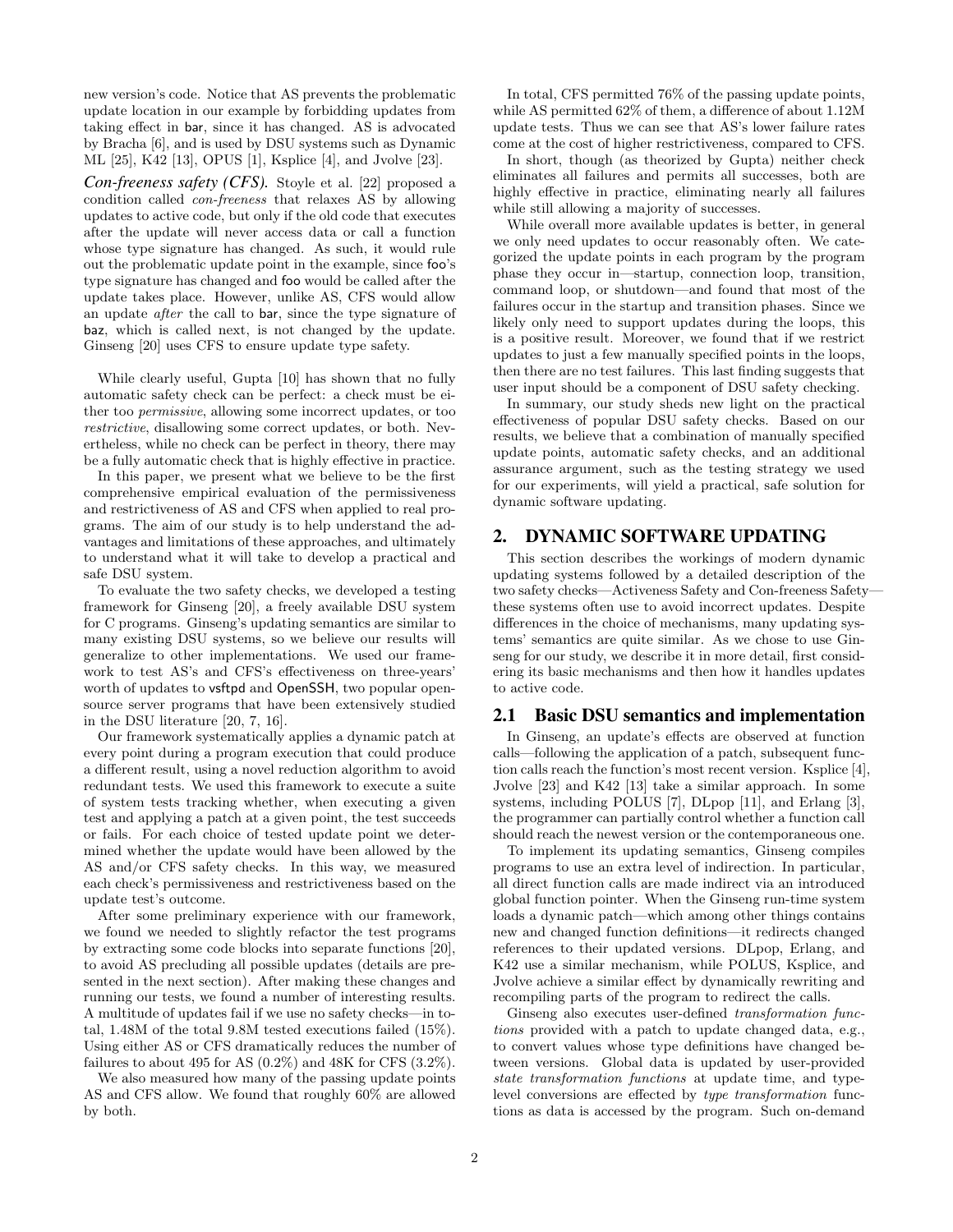transformation is enabled by special compilation: each access to data whose type could change is prefaced by code to check whether the data is up-to-date, and converts it if not. In Erlang and DLpop, data transformation is scheduled entirely by the programmer, while K42 similarly changes data on-demand, and Jvolve changes data by piggybacking on garbage collection. POLUS permits multiple views of data, depending on whether it is accessed by old or new code, and the programmer must ensure these views are coherent.

## 2.2 Updating active code

In Ginseng and the other systems we have discussed, functions that are active during an update will complete execution at the same version at which they were initially invoked. However, in some cases we might like to update an active function so that it transitions to its new version immediately. To see why, consider the following function, which implements a typical server's event processing loop:

```
void foo (...) {
  // ... loop startup code
 while(1) {
   req = get\_request();
   switch(req) \{case OPERATION_1: // ... break
      case OPERATION_2: // ... break
    }
  }
     ... loop cleanup code
}
```
Suppose a subsequent version changes the loop body, e.g., to add additional operations to the switch statement. Once the patch is applied, these changes will take effect the next time foo is called. However, it could be that foo runs for a long time without exiting. Thus, the effects of updates to code in this long-running loop would be unduly delayed.

UpStare [16], a recently developed DSU system, avoids this problem by allowing a running function to transition to its new version immediately after a patch is applied, without requiring that it exit first. An UpStare dynamic patch can specify a mapping between a PC location in a changed function's old version and one in the new, as well as provide a function to initialize the stack frame of the new version based on the stack frame of the running version. At update time, if a changed function is active at a PC specified in the patch mapping, the transformation function is used to initialize the stack, and then execution proceeds at the new version's corresponding PC. In our example, it would be straightforward to match up equivalent PC values in the old and new versions, since all existing event processing code is the same and only new processing code is added. Note that, because the loop startup code of the new version will not have a chance to execute, the developer may need to specify state transformation code to be run at update time to mimic the effect of the new startup code.

Using Ginseng and other systems, we can achieve a similar effect by refactoring a long-running function into several shorter-running ones. For example, to ensure that an update during the event processing loop will transition to the new version on the next loop iteration, we can extract the loop body into a separate function. Following an update, each subsequent call to the loop body will reach the new version. Likewise, the loop cleanup code can be made into a new function, allowing the new version to be reached once the refactored loop exits. We may similarly want to extract the continuations of functions that could be on the stack when a desirable update point (such as this loop) is reached.

The Ginseng updating system provides code extraction features to support such refactorings [20]. These allow developers to annotate loops or blocks of code to be extracted, and the compiler will replace the code with a call to a function containing this code. While efficacious, the drawback of using code extraction is that developers must anticipate which code to extract before deploying the program. In contrast, UpStare has no such requirement. Nevertheless, prior work has shown it to be largely straightforward to identify the loops and cleanup code that should be extracted to ensure proper semantics [20, 18, 7]. In any case, one can think of results using Ginseng or similar systems on an extracted program as simulating UpStare's behavior on the same program without extractions.

#### 2.3 DSU safety checks

As shown by the example in Figure 1 in the introduction, applying an update at an inopportune time can lead to incorrect program semantics. To avoid such problems, DSU systems may employ safety checks that automatically restrict when a patch can be applied. The two most popular checks, which we evaluate empirically in this paper, we dub activeness safety (AS) and con-freeness safety (CFS).

*Activeness Safety (AS).* AS is simple: it prevents application of an update if the patch changes active functions, i.e., functions that are either running or referenced via a return address from the stack of a running thread [4, 13, 1, 7].

Activeness Safety usefully avoids several potential problems. First, it ensures the updated program's execution is type safe because, if a function f is called from a function g, and the type of f is changed in the new version, then g must have changed as well, to properly call it at the new type. A similar argument can be made for accesses to values whose representation changes, since the code generated for those accesses must also have changed.

Activeness Safety also prevents some version consistency errors, which result from the execution of related code at different program versions, despite being type-correct [19]. For example, consider the following example program:

| int $*g = NULL;$<br><b>void</b> foo() {<br>$bar()$ ;<br>void bar() $\{$<br>$g =$ malloc $();$<br>$*g++;$ | $int \cdot sg = NULL;$<br>void foo() $\{$<br>$g = \text{mailloc}$ ();<br>$bar()$ ;<br><b>void</b> bar() {<br>$*g++;$ |
|----------------------------------------------------------------------------------------------------------|----------------------------------------------------------------------------------------------------------------------|
| (a) Old version                                                                                          | (b) New version                                                                                                      |

Here, the "related code" is the initialization of g and its first use—initially, both occur in bar, but in the new version, the initialization is moved to foo. If we were allow the update to take effect at the start of (the old) foo, then the call to bar will go to the new version, which no longer initializes g. Thus this version-inconsistent execution would result in a crash. The AS check avoids this problem by preventing the update while foo is running.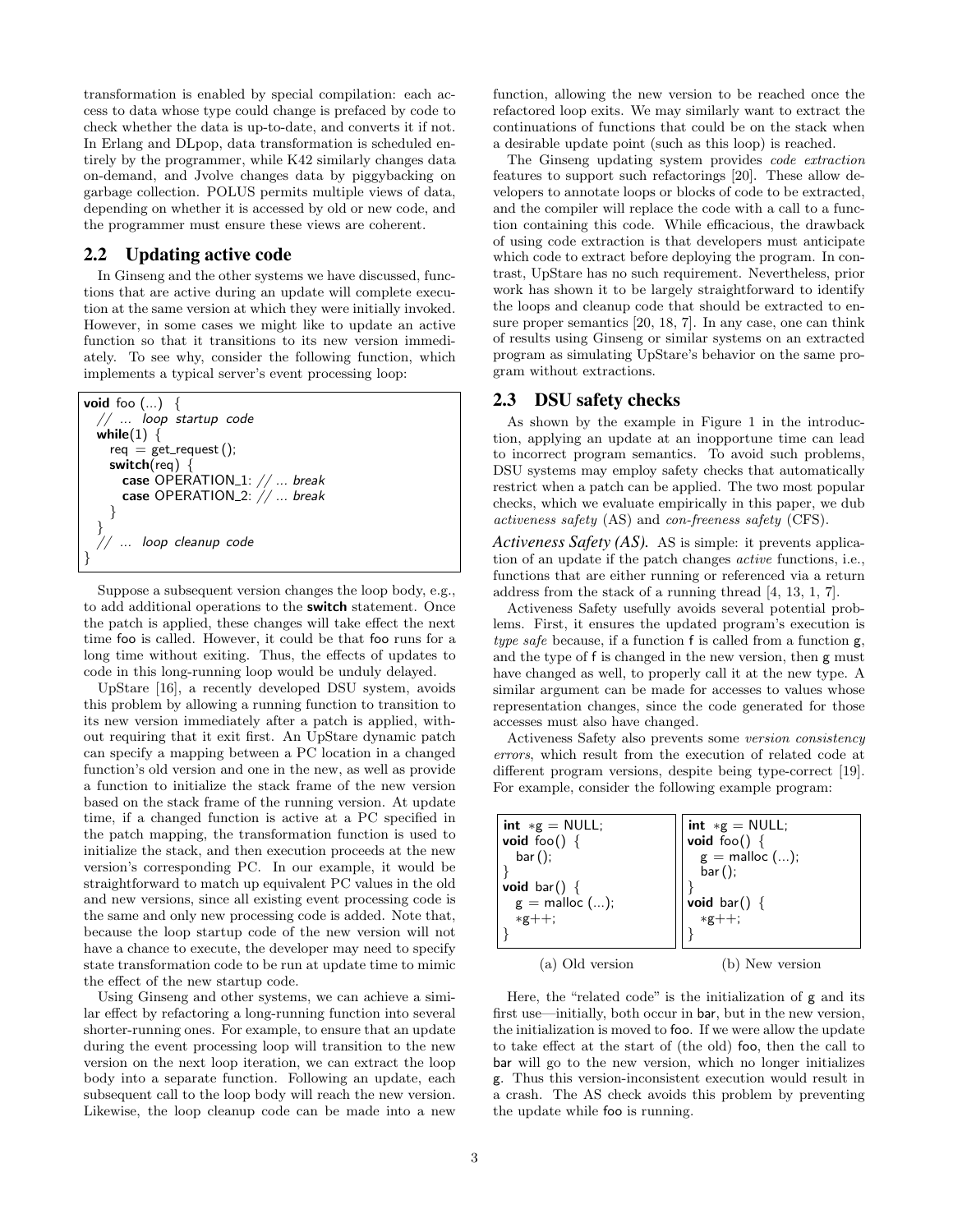On the other hand, AS will not eliminate all version consistency problems. Consider the following variation of the above example:

| int $*g = NULL;$      | int $*g = NULL;$      |
|-----------------------|-----------------------|
| <b>void</b> foo() {   | <b>void</b> foo() {   |
| $init()$ ;            | init $()$ ;           |
| $bar()$ ;             | $bar()$ ;             |
|                       |                       |
| <b>void</b> init () { | <b>void</b> init () { |
|                       | $g =$ malloc $();$    |
| <b>void</b> bar() {   |                       |
| $g =$ malloc $();$    | void bar() $\{$       |
| $*g++;$               | $*g++;$               |
|                       |                       |
| (a) Old version       | (b) New version       |

An update just before the call to bar has the same negative effect as the earlier example, but in this case it will be allowed by AS, because foo has not changed between the versions. We found examples like this in our experiments (Section 6).

*Con-freeness safety (CFS).* AS can sometimes be too restrictive. For example, imagine a server in which main parses the command-line options and concludes by calling a function like foo from Section 2.2 to start processing events. In a subsequent version, suppose main adds support for new command-line options. Even if the new option-processing code would have no effect on the updated execution, nevertheless the update will be indefinitely precluded because main is always active.

As a remedy to this problem, Stoyle et al. [22] proposed a more relaxed safety check called con-freeness. This check allows updates to active functions, but only if it can prove those functions will not subsequently call functions or access any data whose type signatures have changed. In other words, any code active on the stack must be free of *con*crete uses (function calls, dereferences, field accesses, etc.) of definitions that have changed in a type-incompatible way; hence the name, con-freeness. This restriction ensures that updated executions will always be type-correct. For example, in Figure 1, CFS would allow the update while bar is running, but only after it has called foo.

Ginseng implements CFS using a combination of static and dynamic analysis. We note one important implementation detail. In Ginseng, a program polls the run-time system to see if a dynamic update is available by invoking the function DSU\_update(). If an update is available, and is compatible with the CFS check, it is applied at this point. The developer has the choice of inserting calls to DSU<sub>-update</sub>() manually, or having the compiler insert them automatically, e.g., one prior to each non-system function call in the program. Unless specified otherwise, we assume the latter approach in our examples.

While very useful, CFS's extra permissiveness creates opportunities for version consistency errors. Both of the examples of version consistency problems given above are possible with CFS, while only the second is possible with AS. Moreover, CFS may also introduce version consistency errors because it allows old code to still execute after an update.

The question we aim to address in this paper is: how often in practice do these problems arise? In other words, how often are AS and CFS too permissive, and/or too restrictive, when applying updates to practical programs? To answer this question we developed a methodology for systematically testing dynamic updates, which we describe next.

# 3. TESTING DYNAMIC UPDATES

To evaluate the effectiveness of automatic DSU safety checks, we need to establish which program executions in which an update takes place can be deemed correct, and which cause misbehavior. For purposes of our experiments, we do so using testing: if we update the old version in the middle of running a system test and the test still passes then we deem the update as correct; otherwise it is incorrect. While testing is an incomplete measure of correctness, system tests cover the most important program behaviors, and provide an easy-to-measure, practical assessment of whether an updated execution makes sense.

#### 3.1 Testing Procedure

We can state the dynamic update testing problem as follows. Let  $P_0$  and  $P_1$  be two program versions, and let  $\pi$ be a patch that updates  $P_0$  to  $P_1$ . To dynamically test  $\pi$ , we must run  $P_0$ , apply  $\pi$  at the allowable update points, and then decide whether the ensuing behavior is acceptable. The challenge is determining what tests to execute, when to apply  $\pi$ , and how to check the result.

In what follows, we presume we can specifically enumerate those points at which a particular patch can be applied during a program's execution. In DSU systems like DLpop [11] and Ginseng [20], programmers can provide a whitelist of program locations (e.g., line numbers) that are valid for an update, while Lee [14], Gupta et al. [10], Chen et al. [7], and others propose a blacklist (e.g., by indicating that certain functions must be inactive prior to updating). We define an update point to occur each time the program reaches a whitelisted or non-blacklisted location such that automatic safety checks (if any) are satisfied for that point and the given patch. In Ginseng, the whitelist is defined for the original program when it is deployed: updates can only occur at calls to a DSU<sub>-update</sub> () function, and then only if those that satisfy Ginseng's CFS check.

Our approach to update testing is to start with the system test suites for  $P_0$  and  $P_1$  and from them generate update tests for a patch  $\pi$ . How we choose tests from the test suites will be described shortly, and for now we assume  $P_0$ 's execution is deterministic for the chosen tests; we discuss non-determinism in Section 3.3.

For a deterministic test  $t$ , we can unambiguously enumerate the update points that arise during the test's execution. We define  $t^i_\pi$  to be the update test that executes  $P_0$  on t, applying  $\pi$  at the i<sup>th</sup> update point. To run such tests, we can easily modify the DSU run-time to delay patch application to the  $i<sup>th</sup>$  update point reached. Since t presumably terminates, there will be a finite number of induced update tests  $t^i_\pi$  for a fixed  $\pi$ .

Now we describe how we generate update tests from system tests. Let  $T_i$  be a suite of system tests for  $P_i$ , for  $i \in \{0, 1\}$ . All  $t \in (T_0 \cap T_1)$  should pass for both  $P_0$  and  $P_1$ , so all  $t^i_{\pi}$  for all i are reasonable update tests. On the other hand, tests  $t \in (T_1 - T_0)$  are meant to test functionality that is new to  $P_1$ , else t would have also been in  $T_0$ . (If this is not the case, we can treat such a test as if it were in  $T_0$  as well.) For such a test, not all  $t^i_{\pi}$  for all i will be reasonable update tests. To see why, suppose  $P_0$  is an FTP server, and  $P_1$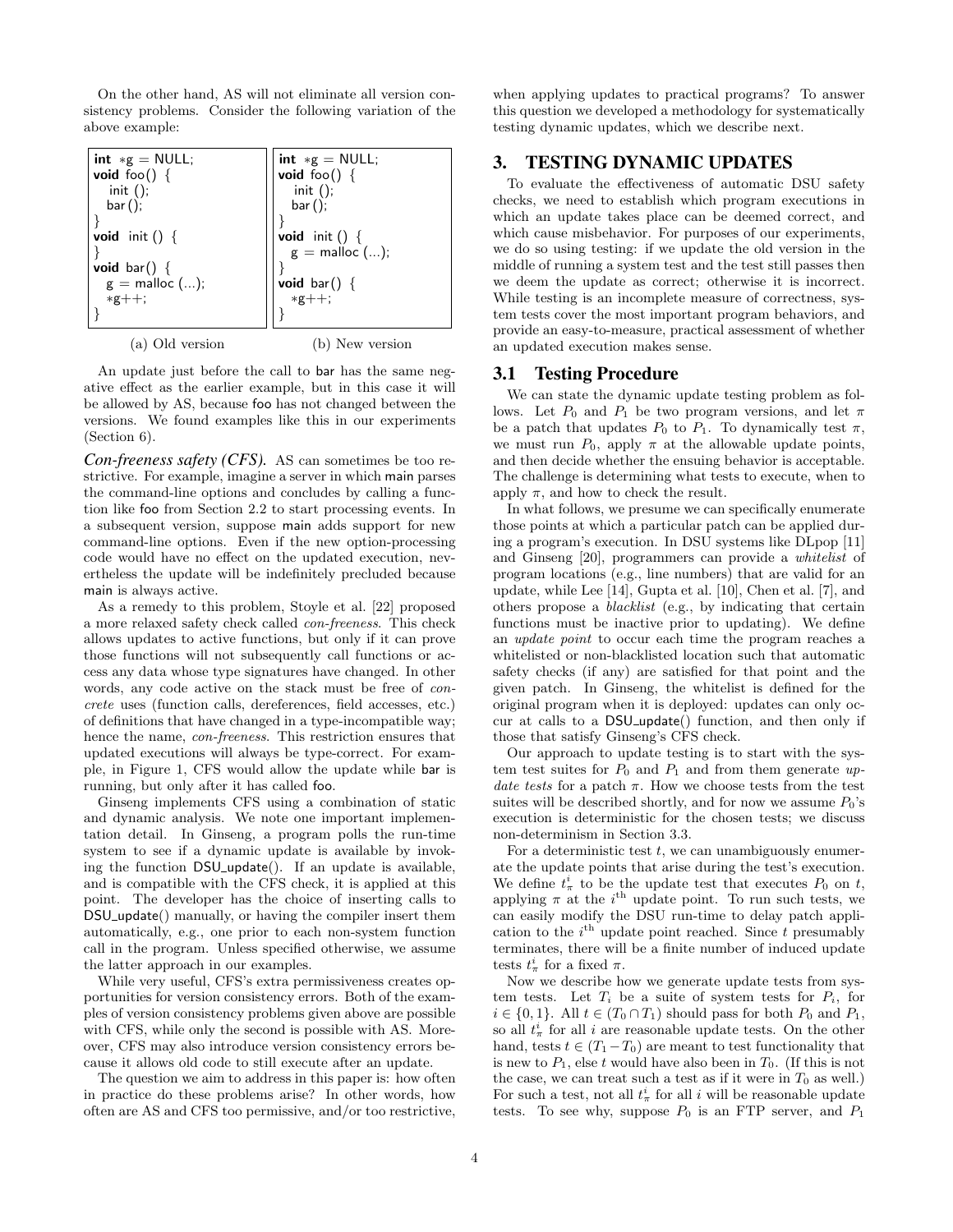adds support for a new command  $qux$ . If t tests the proper functioning of qux, test  $t^i_{\pi}$  will fail if update point *i* arises too long after t sends the qux command to the server.

To address this situation we construct a hybrid test amenable to execution on either  $P_0$  or  $P_1$ . In particular, we execute test  $t$  with  $P_0$  and run it to completion without performing an update. We observe  $P_0$ 's output, and then manually construct the hybrid test  $t'$  that modifies  $t$  to also allow this output. Thus  $t'$  will be considered as having passed if its output corresponds to the output of either  $P_0$  or  $P_1$ . We then generate update tests for  $t'$  as above. At the tester's discretion, a hybrid test could also specify behaviors that as correct despite not exactly matching either  $P_0$  or  $P_1$ .

If  $P_0$  responds gracefully to test t, the hybrid test t' clearly makes sense. However, suppose  $t$  tests a bug fixed in  $P_1$  that causes  $P_0$  to crash. In this case we would deem the hybrid test based on t successful if the program either crashes or produces the correct output. While reasonable, the hybrid test may misattribute a crash to the expected behavior of  $P_0$ , when it could instead be due to an incorrectly written or ill-timed patch.

We can guard against this possibility in two ways. First, we can gain confidence in the patch overall through other tests in which the outcome is the same in both versions. Second, we can make sure that the first update point tested for t (i.e., induced test  $t_{\pi}^{1}$ ) always produces  $P_{1}$ 's behavior (since the overall execution should be identical to  $P_1$ ), and then examine the execution of the first series of crashing update tests manually (e.g., via tracing) to ensure that the crash is not due to the update itself.

The last category of tests are those in  $T_0 - T_1$ , which are likely tests for deprecated functionality. In these cases, we might omit the test, since it does not apply to  $P_1$ . Alternatively, if  $P_1$  handles deprecated features gracefully, e.g., it issues warning messages for unsupported commands, we could create hybrid tests for these cases as well.

#### 3.2 Test suite minimization

The procedure described in Section 3 lets us systematically derive update tests from existing system tests. Unfortunately, we have found this procedure vastly multiplies the number of tests to run. For example, our experiments with roughly 100 system tests applied for 10 patches of OpenSSH yielded more than 8 million update tests. We mitigate this increase in test suite size by developing an algorithm that eliminates all provably redundant tests, sometimes yielding a dramatic reduction in test suite size.

To illustrate our algorithm, consider the following code, assuming that f, g, and h call no other functions:

| $\mathcal{I}$  | void main() $\{$ DSU_update(); |
|----------------|--------------------------------|
| $\mathfrak{D}$ | $f()$ :                        |
| $\mathcal{S}$  | DSU_update();                  |
|                | g();                           |
| 5              | DSU_update();                  |
| 6              | h()                            |

Suppose a dynamic patch  $\pi_1$  to this program contains only a modification to function h. Then whether the update is applied at line 1, 3, or 5, the behavior of the program is the same: the calls to f and g will be to the old version, which is the same as the new version, and the call to h will be to the new version. Thus, for patch  $\pi_1$ , update points  $\{1, 2, 3\}$ form an equivalence class, and we need only test one of the three to cover the whole class.

|        | Expressions $e ::= c   x   f(e_1, , e_n)   s; e$<br>Statements $s ::= x := e   s_1; s_2  $ skip<br>  if e then $s_1$ else $s_2$   update                           |
|--------|--------------------------------------------------------------------------------------------------------------------------------------------------------------------|
|        | Heap, patch $H, \pi ::= \cdot   b, H$<br>Binding $b ::= x \mapsto c \mid f \mapsto \lambda(x_1, , x_n).e$                                                          |
| Traces | $\nu := \nu; \nu \mid skip \mid read(x, c) \mid write(x, c)$<br>  $call(f(c_1, , c_n))$<br>  $ret(f(c_1, , c_n))$<br>$\mathit{nonplate} \mid \mathit{update}(\pi)$ |

#### Figure 2: Syntax of programs and event traces

However, suppose dynamic patch  $\pi_2$  modifies f, g, and h. In this case, none of the update points are equivalent. If we update at line 1, we will call the new versions of all three functions. if we update at line 3, we will call the old version of f and the new versions of g and h. If the update happens at line 5, we will call the old f and g and the new h. All of these executions may produce reasonable behavior, but we have to test them to find out.

*Formal language.* We present our algorithm in terms of the small formal language in Figure 2, meant to model our actual implementation described in the next section. In this language, expressions consist of constants  $c$  (e.g., integers, floating point numbers, etc.), variables  $x$ , function calls  $f(e_1, ..., e_n)$ , or sequences s; e, which evaluate s and then e, returning the result of the latter. Statements consist of assignment  $x := e$ , sequencing  $s_1; s_2$ , branching if e then  $s_1$  else  $s_2$ (which executes  $s_1$  if e evaluates to a non-zero integer, and  $s_2$  otherwise), and the no-op skip. The statement update identifies a program point where a dynamic update is permitted to take place if a patch is available, akin to Ginseng's DSU<sub>-update</sub>() calls described above. We can apply our algorithm to other dynamic updating approaches as discussed in Section 3.2.1.

We model a program as a pair  $(H, s)$ , where H is a heap containing bindings for functions and global variables, and s is the statement to be executed. A binding b maps an identifier to a constant c or to  $\lambda(x_1, ..., x_n)$ .e, which denotes a function with arguments  $x_1$  to  $x_n$  and body  $e$ . When the function is called it returns the result of evaluating e with the formal parameters substituted by the actual arguments. A patch  $\pi$ is also a set of bindings, just like the heap. When a patch is applied, its bindings add to or overwrite the corresponding bindings in the heap. Roughly speaking, we can model a C program in this language as  $(H, \text{fin} := \text{main}(c_1, ..., c_n))$  where  $H$  contains the program's initial function and global variable bindings, the  $c_i$  represent the command-line arguments, and fin receives the final result.

We express the operational semantics of this language as a relation  $(H, s) \longrightarrow^{\nu} H'$ , where H and s are the current heap and statement,  $H'$  is the heap after s has been completely executed, and  $\nu$  is an *event trace*, described below. We also need a sibling judgment  $(H, e) \longrightarrow^{\nu} (H', c)$  for expressions, where  $c$  is the result of computing the expression  $e$ .

The label  $\nu$  describes an *event trace* induced by the statement or expression's execution. Event traces are defined at the bottom of Figure 2. Each event corresponds to the execution of one program construct, and individual events are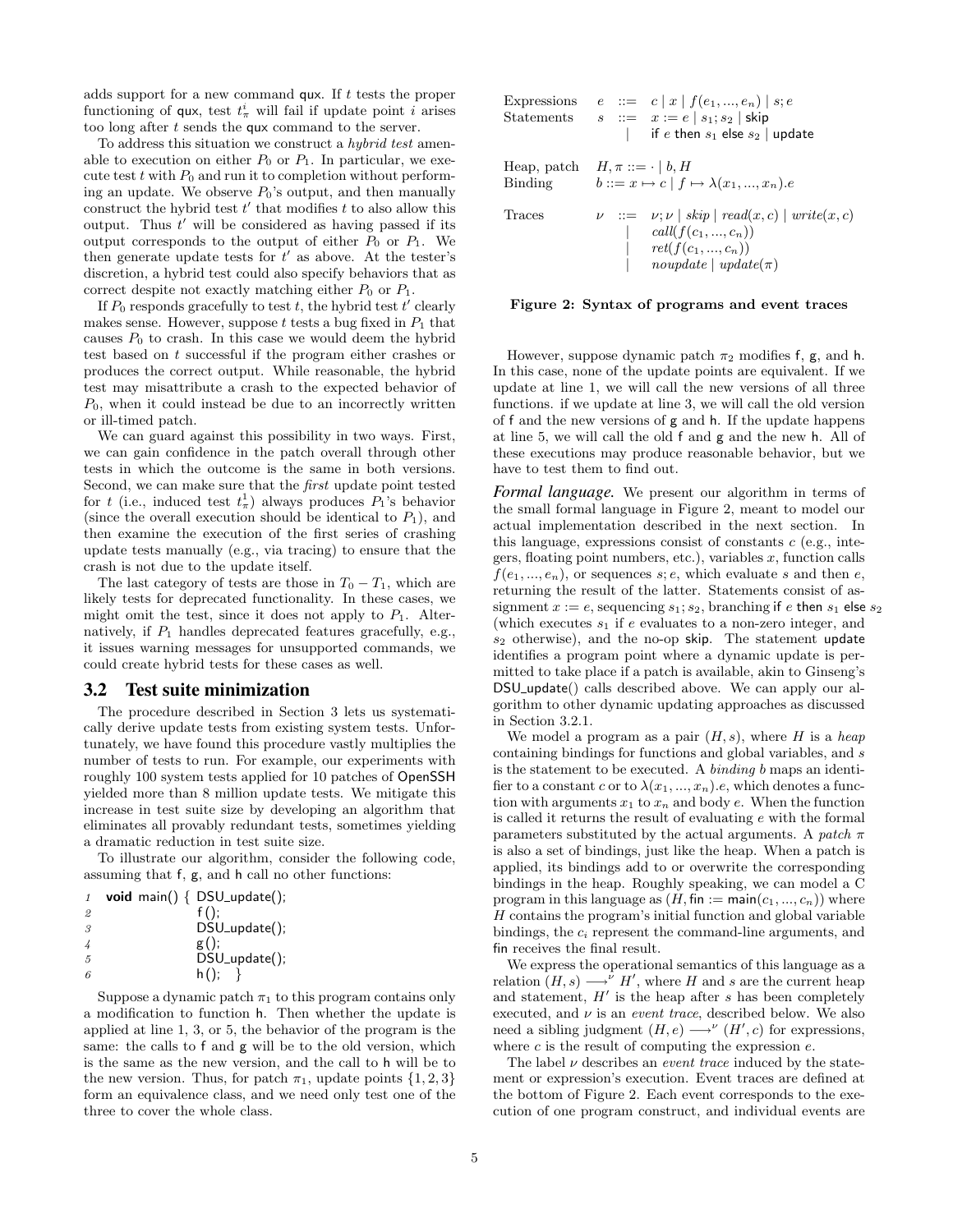concatenated using the ; operator. For example, if plus is a function that returns the sum of its arguments, then

$$
((\mathsf{x}\mapsto 4,\mathsf{plus}\mapsto...),\mathsf{x}:=\mathsf{plus}(\mathsf{x},5))\longrightarrow^\nu(\mathsf{x}\mapsto 9,\mathsf{plus}\mapsto...)
$$

where  $\nu$  is

$$
read(x, 4); call(\text{plus}(4, 5)); \ldots; ret(\text{plus}(4, 5)); write(x, 9)
$$

That is, starting out with a heap that maps x to 4 and plus to an appropriate function, executing  $x := plus(x, 5)$  produces a heap that maps x to 9. The execution also yields an event trace  $\nu$  indicating x was read, the function plus was called, its body executed (...), the function returned, and then x was written. We discuss  $update(\pi)$  and noupdate events shortly.

Figure 3 gives the three most interesting operational semantics rules for our language. The other rules are straightforward, and are omitted due to lack of space.

The fun-call rule describes the semantics of expression  $f(e_1, ..., e_n)$ . First, we look up f's definition in H. Next, we evaluate arguments  $e_1$  through  $e_n$ . Then we set  $e'$  to be  $e$  (the body of  $f$ ), but with all occurrences of its formal parameters  $x_n$  replaced by the actual arguments  $c_n$ . We then evaluate  $e'$  to produce  $c$ , which is returned by the call. The trace  $\nu'$  computed by the function call composes the traces produced by evaluating each of the arguments along with the trace produced by evaluating the function's body, delimited by call( $f(...)$ ) and ret( $f(...)$ ) events.

The semantics of update are non-deterministic, allowing us to either skip or take an update. In the former case we apply UPD-SKIP, which treats update like skip but produces a noupdate event. In the latter case we apply UPD-TAKEN, which produces a new program  $H'$  with bindings in  $\pi$  replacing or adding to those in  $H$ . For example, if given  $(H, s)$ where s is  $f(2)$ ; update;  $f(3)$ , then the first call to f would use  $H(f)$ , and if we reduced update using UPD-TAKEN, then the second call to f would use  $H'(\mathsf{f})$ . Note that we have not specified where  $\pi$  comes from in this rule, as that does not affect our formal reasoning about this system; in practice, we choose  $\pi$  and the position in the trace at which to apply upd-taken before we execute the test.

We can now formally define trace equivalence.

DEFINITION 3.1. Traces  $\nu$  and  $\nu'$  are  $\pi$ -equivalent for  $(H, s)$ iff we have  $(H, s) \longrightarrow^{\nu} H'$  and  $(H, s) \longrightarrow^{\nu'} H'$  where

$$
\begin{array}{rcl}\n\nu & = & \nu_1; \, update(\pi); \nu_2; \, noupdate; \nu_3 \\
\nu' & = & \nu_1; \, noupdate; \nu_2; \, update(\pi); \nu_3\n\end{array}
$$

The key here is that  $H, H', s, \nu_1, \nu_2$ , and  $\nu_3$  are exactly the same in both  $\nu$  and  $\nu'$ . This means that they read and write the same values to and from the same variables, call the same functions with the same parameters, etc. The only difference is when the update is actually applied, but obviously this difference has no effect on the program's execution.

*Finding equivalent update points.* Let  $t = (H, s)$  be a system test, i.e., the program code in  $H$  with a test driver s. Then if we run t, the resulting trace  $\nu_t$  contains some number *n* of *noupdate* events, which in turn induce a set of update tests  $t^1_{\pi} \dots t^n_{\pi}$ . Our goal is to determine which of these update tests produce equivalent traces for a given patch  $\pi$ . Then we can run a single representative test from each equivalence class while retaining full update coverage.

We compute equivalent update points by applying the gentests function in Figure 4 to the original trace  $\nu_t$ . The  $FIM-CAL$ 

$$
H(f) = \lambda(x_1, ..., x_n).e
$$
\n
$$
(H, e_1) \rightarrow^{\nu_1} (H_1, c_1) \dots (H_{n-1}, e_n) \rightarrow^{\nu_n} (H_n, c_n)
$$
\n
$$
e' = e[x_n \mapsto c_n] \text{ for all } n \quad (H_n, e') \rightarrow^{\nu} (H', c)
$$
\n
$$
\frac{\nu' = \nu_1, ..., \nu_n; \text{call}(f(c_1, ..., c_n)); \nu; \text{ret}(f(c_1, ..., c_n))}{(H, f(e_1, ..., e_n)) \rightarrow^{\nu'} (H', c)}
$$
\n
$$
\frac{\text{upD-SKIP}}{(H, \text{update}) \rightarrow^{\text{nouplate}} H}
$$
\n
$$
\frac{\text{upD-TAKEN}}{(H, \text{update}) \rightarrow^{\text{nouplate}} H}
$$
\n
$$
\frac{\text{H} \cdot \text{H} \cdot \text{H} \cdot \text{H} \cdot \text{H} \cdot \text{H} \cdot \text{H} \cdot \text{H} \cdot \text{H} \cdot \text{H} \cdot \text{H} \cdot \text{H} \cdot \text{H} \cdot \text{H} \cdot \text{H} \cdot \text{H} \cdot \text{H} \cdot \text{H} \cdot \text{H} \cdot \text{H} \cdot \text{H} \cdot \text{H} \cdot \text{H} \cdot \text{H} \cdot \text{H} \cdot \text{H} \cdot \text{H} \cdot \text{H} \cdot \text{H} \cdot \text{H} \cdot \text{H} \cdot \text{H} \cdot \text{H} \cdot \text{H} \cdot \text{H} \cdot \text{H} \cdot \text{H} \cdot \text{H} \cdot \text{H} \cdot \text{H} \cdot \text{H} \cdot \text{H} \cdot \text{H} \cdot \text{H} \cdot \text{H} \cdot \text{H} \cdot \text{H} \cdot \text{H} \cdot \text{H} \cdot \text{H} \cdot \text{H} \cdot \text{H} \cdot \text{H} \cdot \text{H} \cdot \text{H} \cdot \text{H} \cdot \text{H} \cdot \text{H} \cdot \text{H} \cdot \text{H} \cdot \text{H} \cdot \text{H} \cdot \text{H} \cdot \text{H} \cdot \text{H} \cdot \text{H} \cdot \text{H} \cdot \text
$$



gentests function invokes conflict $(\pi, \nu)$ , which returns a boolean indicating whether actions in  $\nu$  conflict with patch  $\pi$ . More precisely, if this function returns false, then applying  $\pi$ any time during a run that generates  $\nu$  will not affect the generated trace (and therefore will not affect the program's behavior). If the function returns true, then applying the patch may affect the program's behavior.

Function conflict( $\pi, \nu$ ) is defined at the top of Figure 4. Given a call, read, or write to  $x$ , there is a conflict with  $\pi$  if and only if  $x \in \text{dom}(\pi)$ . There are no conflicts with skip or noupdate, and there are no conflicts with  $ret(\ldots)$ because in our updating model an active function is not immediately changed by an update—its next call will be to the new version, but the current code will continue executing as-is. Given a different update with patch  $\pi'$ , there is a conflict if and only if  $\pi'$  and  $\pi$  affect overlapping functions or variables (each update test will perform one update per run, making this case academic). Finally, a patch  $\pi$  conflicts with trace  $\nu_1$ ;  $\nu_2$  if it conflicts with either  $\nu_1$  or  $\nu_2$ .

The bottom of Figure 4 defines gentests $(\pi, N, U, \nu)$ , which uses conflict() to compute a minimal set of update points for  $\nu$ . Here  $\pi$  is the patch, N is the index of the last-seen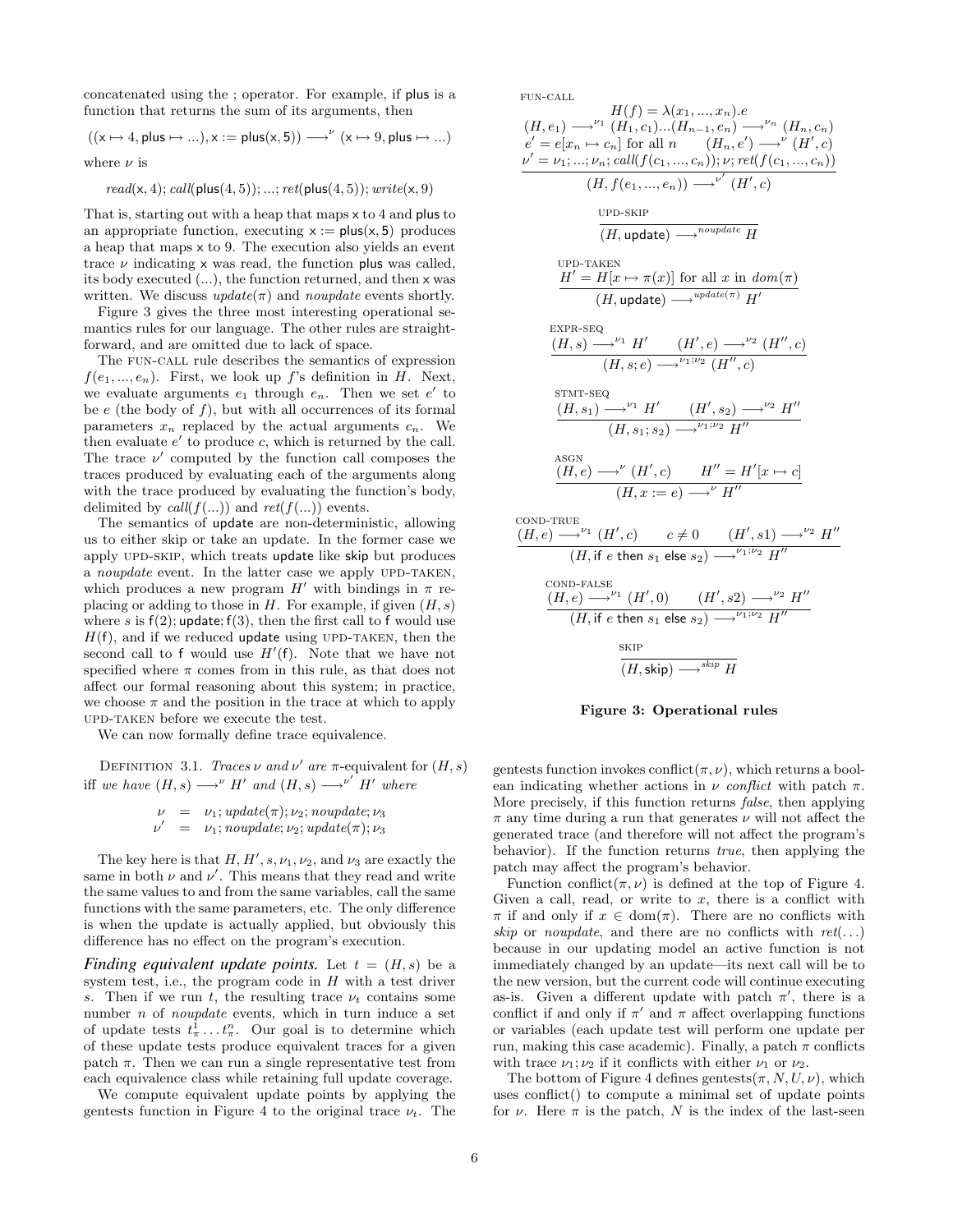conflict( $\pi$ , skip) = false conflict( $\pi$ , call( $x$ (...)) = ( $x \in \text{dom}(\pi)$ ) conflict( $\pi, ret(\ldots)$ ) = false conflict( $\pi, read(x, \ldots)$ ) = ( $x \in dom(\pi)$ ) conflict( $\pi, write(x, ...)$ ) = ( $x \in dom(\pi)$ ) conflict( $\pi$ , *noupdate*) = false conflict $(\pi, update(\pi')) = (dom(\pi) \cap dom(\pi')) \neq \emptyset)$ conflict( $\pi, \nu_1; \nu_2$ ) = (conflict( $\pi, \nu_1$ )  $\vee$  conflict( $\pi, \nu_2$ ))

gentests $(\pi, N, U, \nu) = (N, U)$ where  $\nu \neq (\nu_1; \nu_2) \land \nu \neq \text{nonplate} \land \neg \text{conflict}(\pi, \nu)$ gentests $(\pi, N, U, \nu) = (N, U \cup \{N\})$ where  $\nu \neq (\nu_1; \nu_2) \land \nu \neq \text{nonupdate} \land \text{conflict}(\pi, \nu)$ gentests $(\pi, N, U, n \text{ouplate}) = (N + 1, U)$ gentests $(\pi, N, U, \nu_1; \nu_2)$  = let  $(N', U')$  = gentests $(\pi, N, U, \nu_1)$  in gentests $(\pi, N', U', \nu_2)$ 

—

#### Figure 4: conflict and gentests functions

noupdate event, U is the set of indexes of update points to test, and  $\nu$  is the trace (which should contain no  $update(\ldots)$ events). The gentests() function returns a pair  $(N^{\prime}, U^{\prime})$  with the new index  $N'$  of the most recently seen update point and new set  $U'$  of update point indexes to test. Thus, given a complete trace  $\nu_t$  from a system test t, we compute

 $(N, U) = \text{gentests}(\pi, 0, \emptyset, (\nu_t; \textit{nonplate}))$ 

The set U defines the minimal set of update points that achieve 100% update coverage; we ignore  $i = 0$ , if it happens to be in  $U$ , since 0 represents the beginning of the trace and not a proper update point.

In the definition of gentests() the first clause handles the case when  $\nu$  is not a sequence, is not an update point, and does not conflict with  $\pi$ . In this case, the output sets N and  $U$  are the same as the inputs. The second clause is similar, but handles the case when the event does conflict with  $\pi$ . In this case, if the update  $\pi$  had been applied before the event  $\nu$ took place, its outcome might be different. As such, we add the index  $N$  of the most recent update point to our set  $U$ . The third clause increments the counter  $N$  when it sees a noupdate event. Finally, the last clause simply processes the two subtraces  $\nu_1$  and  $\nu_2$  in sequence.

As an example, consider the trace

 $\nu = n\text{ouplate}; \text{call}(f())$ ; noupdate; call $(q))$ ; noupdate; call $(h())$ 

corresponding to the execution of the example from the beginning of Section 3.2. If we run gentests $(\pi, 0, \emptyset, (\nu; nouplate))$ where  $dom(\pi) = \{f\}$ , our outcome will be  $U = \{1\}$ , as follows. When we see the first *noupdate*, we increment  $N = 0$ to  $N = 1$ . Then we see the call to f, where conflict(f,  $\pi$ ) = true. As such, we add  $N = 1$  to U. Subsequent occurrences of noupdate increment N, but no further elements are added to U because neither call(g()) nor call(h()) conflict with  $\pi$ . On the other hand, if  $dom(\pi) = \{f, g, h\}$ , then all three calls would conflict with  $\pi$ , and thus N would be added to U in each case, resulting in  $U = \{1, 2, 3\}.$ 

*Correctness.* We have proven our algorithm correct. Given a system test  $t = (H, s)$ , let  $\nu$  denote the trace produced by executing t with no updates. Also let  $\nu^i_\pi$  denote the trace produced by induced update test  $t^i_{\pi}$ .

THEOREM 3.2 (CORRECTNESS). If  $(H, s) \longrightarrow^{\nu} H'$  and gentests $(\pi, 0, \emptyset, (\nu; nouplate)) = (N, U)$ , then for all  $i \notin U$ , there exists  $j \in U$  such that  $\nu^i_\pi = \nu^j_\pi$ .

The proof of this proposition depends crucially on the proof of the following lemma, which shows that if a patch does not conflict with a trace, then applying the patch does not affect the generated trace.

LEMMA 3.3. Let  $H, s, e, \nu, \pi$  be such that  $\neg$ conflict $(\nu, \pi)$ and either  $(H, s) \longrightarrow^{\nu} H'$  or  $(H, e) \longrightarrow^{\nu} (H', c)$ . Let  $H_0 =$  $H[x \mapsto \pi(x)]$  for all  $x \in dom(\pi)$ . Then we have  $(H_0, s) \longrightarrow^{\nu}$  $H_0'$  or  $(H_0, e) \longrightarrow^{\nu} (H_0', c)$ , respectively, with  $H_0' = H'[x \mapsto$  $\pi(x)$  for all  $x \in dom(\pi)$ .

The proof is by induction on evaluation derivations.

#### *3.2.1 Application to full DSU systems*

The gentests() algorithm can accommodate a variety of dynamic updating systems. The proof of Theorem 3.2 never refers directly to the definition of the judgment  $(H, s) \longrightarrow^{\nu}$  $H'$ , relying entirely on simple properties of traces and Lemma 3.3. Thus, to apply gentests() to a particular DSU system, we need only define conflict() appropriately and then prove that Lemma 3.3 holds.

The semantics above models DSU systems like Ginseng [20] and DLpop [11], which allow updates to running functions but delay the effect of those updates until the next time the function is called (this is captured precisely in the FUN-CALL rule in Figure 3). This semantics also effectively captures the behavior of systems that permit only updates to inactive functions, such as Ksplice [4], OPUS [1], and K42 [13].

We can extend gentests to support other updating semantics as well. We consider three possible extensions next.

*Updating type definitions.* In the full Ginseng, patches can also change type definitions, where accesses to values of updatable type occur via special wrapper functions. When an update occurs, subsequent calls to wrappers first convert the accessed value using a transformer function. Thus we must trace calls to these functions and consider calls conflicting when a patch modifies the respective type definition. Systems like Jvolve [23] and POLUS [7] provide similar support and would require similar changes.

*Immediate updates to active functions.* Systems like Up-Stare [15] allow updating some active functions immediately, which is to say that if the function is running, it will immediately transition to the new version, without exiting first. Immediate updates can be modeled in our semantics by adding *labels L* to program statements and interpreting a patch  $\pi$  so that if a function  $f$  is updated, then when execution reaches label  $L$  in  $f$ , we begin executing the code starting at  $L$  in  $\pi(f)$ .

To perform test reduction for such a system, we add trace events to be emitted at labeled statements. For example, we would emit an event  $label_f(L)$  when we begin executing a block in the function f labeled with L and this event would conflict with a patch  $\pi$  when  $f \in dom(\pi)$ .

*Versioned calls.* Systems like POLUS [7] and UpgradeJ [5] allow explicitly versioned function calls. For example, we could extend our language with the syntax  $[f](e_1, ..., e_n)$  to denote the call to f should be to the same version as the code making the call, rather than the most recent version. Explicitly versioned calls, e.g.,  $[f]^4(e_1, ..., e_n)$  indicating that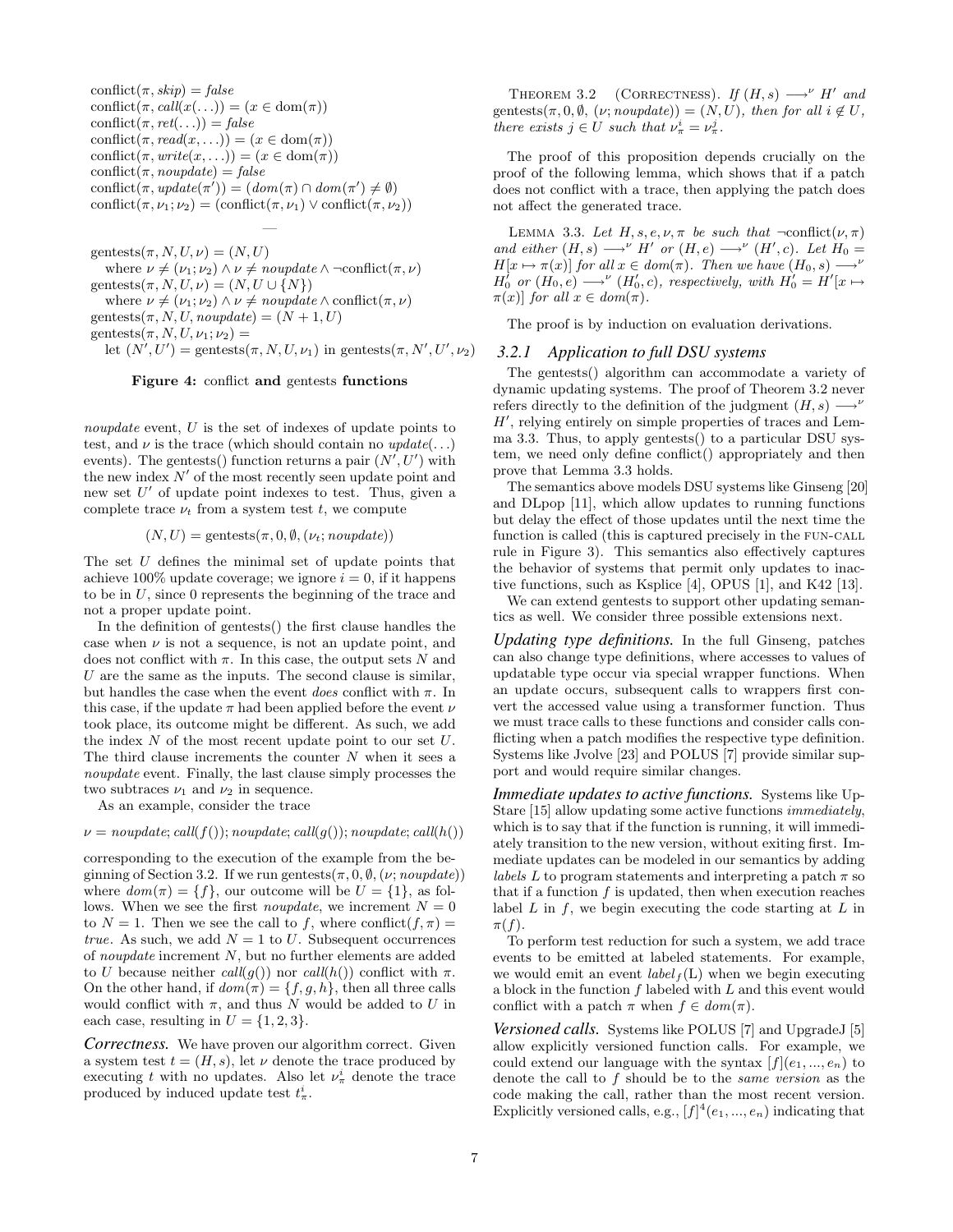version 4 of f should be called, are also possible. In this case, we can extend our definition of traces to include explicitly versioned function calls  $call([f](c_1, ..., c_n))$  (and likewise for returning from a call), while leaving conflict() as is; i.e., explicitly versioned calls never conflict with a patch, since the call will always execute an extant code version, and thus be unaffected by the update. Note that if that extant code includes normal calls, which will invoke the newest version, the processing of the event trace will identify these as conflicting and identify appropriate update tests.

#### *3.2.2 Reduction Effectiveness*

Figure 5 illustrates the effectiveness of our reduction algorithm for our actual implementation (described next) when testing our benchmark servers. In each column, we show the original count to the left of the arrow, the minimized count to the right of it, and the percent reduction in parentheses. The All Pts column shows the reduction for the full set of update points that are reached during the execution of each application's test suite. Overall, 95% of update points from OpenSSH and 86% points from vsftpd could be eliminated. This is significant because the initial number of tests was very large: over 8M for OpenSSH and over 1.7M for vsftpd. For every patch to both applications, the reduction was over 90% with the exception of the  $6\rightarrow 7$  patch to vsftpd, for which only a 14% reduction was possible. This particular patch included complex state transformation code that accesses a large number of global variables. When a variable may be read or written during state transformation, update points before and after an access to that variable in the program trace cannot be considered equivalent. In general, the amount of reduction is roughly inversely proportional to the size of the patch and the particular tests being run.

In practice, it is only necessary to test update points that are allowed by the safety check in use. The CFS and AS columns show the number of points allowed under these models and the further reduction achieved by our algorithm. The combination yields a significant reduction: the maximum number of tested points to achieve full update coverage a patch to either application was 5,467 for patch  $8\rightarrow 9$  of OpenSSH under CFS and 4,141 for patch 7→8 of OpenSSH under AS.

The manually introduced update points are a small fraction of those in All, and we found the reduction strategy to be ineffective at further reducing these points. This is because the manually inserted update points occur once per iteration of the long-running loops of the program and so many function calls may occur between iterations, increasing the chances of a conflict. In effect, we may view manual update point selection as a highly-effective form of reduction in itself as no OpenSSH patch would require more than 870 tests of manual points and no vsftpd patch would require over 82 for full update coverage.

Our reduction algorithm was critical in enabling us to perform our experiments. As we note in Section 4, testing of these reduced points for OpenSSH still required approximately 600 CPU hours to complete.

#### 3.3 DSUTest Implementation

We extended Ginseng to implement our testing framework. Our extended implementation, called DSUTest, works in two phases, illustrated in Figure  $6(a)$  and  $(b)$ , respectively. In the first phase, the DSUTest compiler instruments



(a) Instrumentation and trace gathering



(b) Running a test case

Figure 6: DSU testing framework architecture

the program to log relevant events to a trace file, and then processes each file to find the reduced set of update points to test. In the second phase, the instrumented program replays a given test once per update point identified during the test's reduction, and tabulates the results.

The implementation was largely straightforward, except for two wrinkles: handling programs that fork child processes that themselves must be updated, and coping with non-determinism that arises during tracing.

*Handling multiple processes.* So far, we have assumed we could identify an update point by its position in the trace. However, this approach does not accommodate server programs that fork independent subprocesses that could themselves be updated. Even when forked processes do not communicate with each other in an interesting way, their logging output will be interleaved in the shared log file, and the particular interleaving can vary from run to run.

To compensate, we include the current process number when logging events, and count update points relative to a particular process. Since OS-supplied process identifiers vary between runs, we use our own process numbering scheme, being careful to deterministically choose numbers that are globally unique among related processes. We log the parent and child at each fork, and when we reduce a child process's trace, we may equate some of its initial update points with the parent's update point before the fork, if there were no intervening conflicting events in the child.

*Non-determinism.* Our basic methodology presumes that tests are deterministic. However, most programs, including our benchmark servers, exhibit some non-determinism, and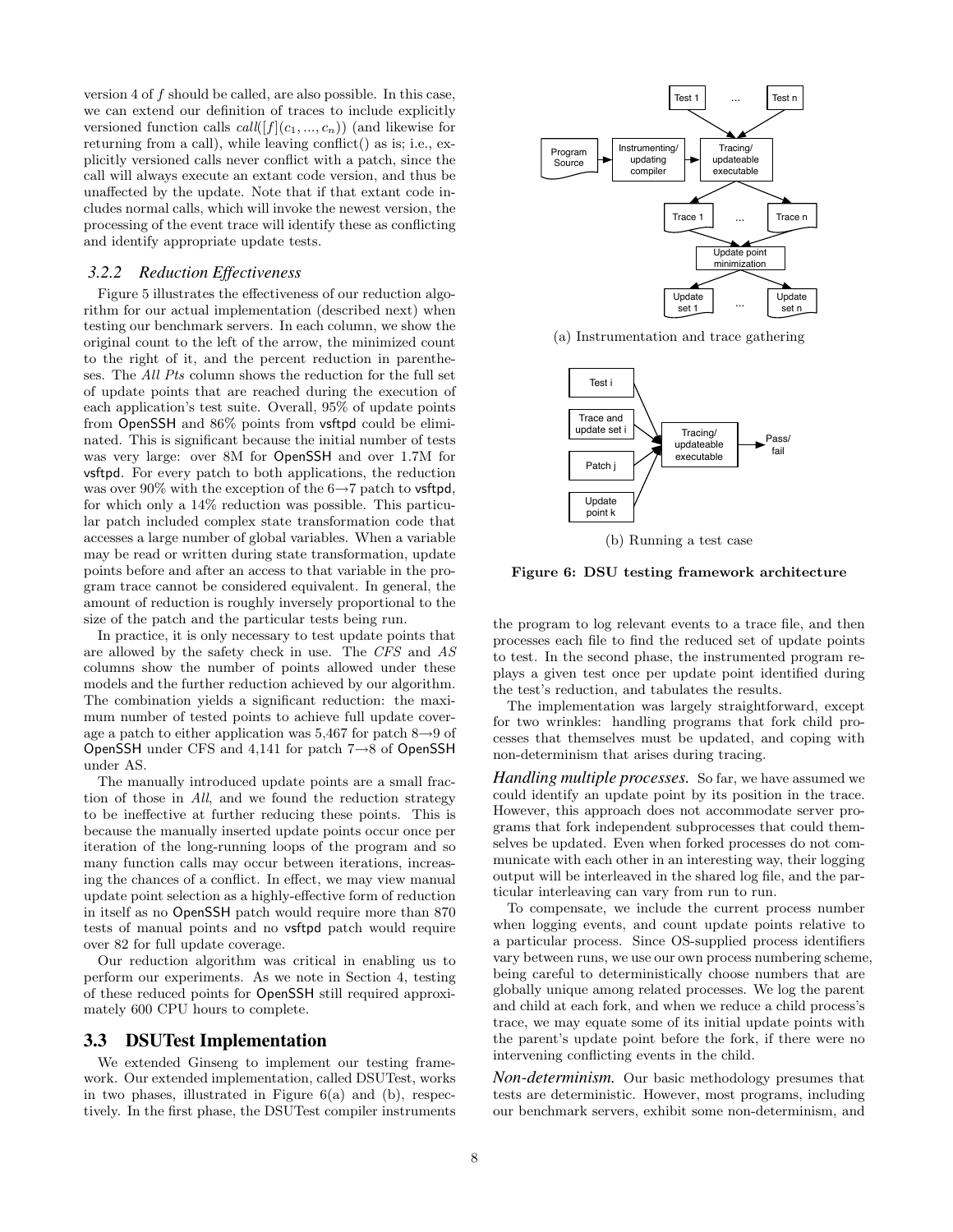|       | Update                          | All Pts                                                | <b>CFS</b>                                        | AS                                               | Manual                               |
|-------|---------------------------------|--------------------------------------------------------|---------------------------------------------------|--------------------------------------------------|--------------------------------------|
|       | $0 \rightarrow 1$               | (95%)<br>580,871<br>31,791                             | $(95\%)$<br>$68,044 \rightarrow$<br>3,687         | (91%)<br>$35,314 \rightarrow$<br>3,027           | $(0\%)$<br>$566 \rightarrow$<br>566  |
|       | $1 \rightarrow 2$               | 705,322<br>$1,795 \ (\sim 100\%)$<br>$\longrightarrow$ | $705,322 \rightarrow$<br>$1.795\ (\sim\!\!100\%)$ | $587,578 \rightarrow$<br>( $\sim$ 100%)<br>1,717 | $(6\%)$<br>592<br>$630 \rightarrow$  |
|       | $2 \rightarrow 3$               | 638,720<br>63,011<br>$(90\%)$<br>$\longrightarrow$     | (93%)<br>$75,307 \rightarrow$<br>5,454            | $20.902 \rightarrow$<br>2,353<br>$(89\%)$        | $568 \rightarrow$<br>568<br>$(0\%)$  |
| HS    | $3 \rightarrow 4$               | (99%)<br>$772,198 \rightarrow$<br>4,324                | $772,198 \rightarrow$<br>4,324<br>$(99\%)$        | $(99\%)$<br>$638,803 \rightarrow$<br>3,775       | $783 \rightarrow$<br>770<br>$(2\%)$  |
|       | $4 \rightarrow 5$               | $(96\%)$<br>773,086<br>27,399<br>$\longrightarrow$     | $(96\%)$<br>$110,633 \rightarrow$<br>4,592        | $(93\%)$<br>$21.343 \rightarrow$<br>1,564        | $782 \rightarrow$<br>782<br>$(0\%)$  |
| enS   | $5 \rightarrow 6$               | (98%)<br>878,235<br>17,398<br>$\longrightarrow$        | $(99\%)$<br>$130,000 \rightarrow$<br>1,292        | (98%)<br>$111.950 \rightarrow$<br>1,723          | $(2\%)$<br>$860 \rightarrow$<br>841  |
| ≏     | $6 \rightarrow 7$               | $(95\%)$<br>879,668<br>47,092<br>$\longrightarrow$     | $(95\%)$<br>$96,183 \rightarrow$<br>4,568         | $44.278 \rightarrow$<br>$(95\%)$<br>2,139        | $(0\%)$<br>$859 \rightarrow$<br>859  |
| 0     | $\rightarrow 8$                 | 918.717<br>$(90\%)$<br>89,601<br>$\longrightarrow$     | $(95\%)$<br>$80,070 \rightarrow$<br>3,925         | (96%)<br>$100,854 \rightarrow$<br>4,141          | $(0\%)$<br>$850 \rightarrow$<br>850  |
|       | $8 \rightarrow 9$               | $(96\%)$<br>973,364<br>34,293<br>$\longrightarrow$     | $(98\%)$<br>$261,885 \rightarrow$<br>5,467        | (97%)<br>$61,724 \rightarrow$<br>2,070           | $(5\%)$<br>$868 \rightarrow$<br>823  |
|       | $9 \rightarrow 10$              | $933.514 \rightarrow$<br>52,356<br>$(94\%)$            | (97%)<br>$121,337 \rightarrow$<br>3,424           | $(95\%)$<br>$61.051 \rightarrow$<br>2,891        | $(0\%)$<br>$833 \rightarrow$<br>833  |
|       | $_{\rm Total}$                  | $(95\%)$<br>8,053,695<br>$\rightarrow$ 369,060         | $ 98\% \rangle$<br>$2,420,979 \rightarrow 38,528$ | (98%)<br>$1,\!683,\!797\rightarrow25,\!400$      | $(2\%)$<br>$7,599 \rightarrow 7,484$ |
|       | $0 \rightarrow 1$               | $26 \ (\sim 100\%)$<br>$210,142 \rightarrow$           | $26 \ (\sim 100\%)$<br>$210,142 \rightarrow$      | $26 \ (\sim 100\%)$<br>$102,307 \rightarrow$     | $80 \rightarrow$<br>13 (84\%)        |
|       | $1 \rightarrow 2$               | $516 (\sim 100\%)$<br>$210,142 \rightarrow$            | (99%)<br>$90,073 \rightarrow$<br>514              | ( $\sim$ 100%)<br>$69,775 \rightarrow$<br>166 (  | $80 \rightarrow$<br>67<br>$(16\%)$   |
|       | $2 \rightarrow 3$               | $(99\%)$<br>215,223<br>1,122<br>$\longrightarrow$      | $(99\%)$<br>$215,223 \rightarrow$<br>1,122        | (99%)<br>$55.555 \rightarrow$<br>553             | $80 \rightarrow$<br>$(16\%)$<br>67   |
| ರ     | $3 \rightarrow 4$               | $220,564 \rightarrow$<br>3,866<br>$(98\%)$             | $220,564 \rightarrow$<br>$(98\%)$<br>3,866        | $(95\%)$<br>$37,265 \rightarrow$<br>1,912        | 80<br>$(0\%)$<br>$80 \rightarrow$    |
| vsftp | $4 \rightarrow 5$               | $(91\%)$<br>218,586<br>19,893<br>$\longrightarrow$     | $73\%$<br>$4,478 \rightarrow$<br>1,196            | $(86\%)$<br>$2,123 \rightarrow$<br>301           | $(0\%)$<br>$80 \rightarrow$<br>80    |
|       | $5 \rightarrow 6$               | $(93\%)$<br>15,910<br>223,098<br>$\longrightarrow$     | $(86\%)$<br>$24.924 \rightarrow$<br>3,485         | (95%)<br>$67,330 \rightarrow$<br>3,567           | $(16\%)$<br>$80 \rightarrow$<br>67   |
|       | $6 \rightarrow 7$               | $(14\%)$<br>233.199<br>200,653<br>$\longrightarrow$    | $(62\%)$<br>$3.737 \rightarrow$<br>1,433          | (63%)<br>$7.437 \rightarrow$<br>2,742            | $82 \rightarrow$<br>68<br>17\%)      |
|       | $7 \rightarrow 8$               | $(95\%)$<br>222,296<br>10,371<br>$\longrightarrow$     | $(82\%)$<br>$1.993 \rightarrow$<br>353            | $(91\%)$<br>$3,098 \rightarrow$<br>275           | $(0\%)$<br>$80 \rightarrow$<br>80    |
|       | $\operatorname{\mathsf{Total}}$ | (86%)<br>1,753,250<br>$\rightarrow$ 252,357            | $(98\%)$<br>$771,\!134\rightarrow11,\!995$        | (97%)<br>$344.890 \rightarrow$<br>9.542          | 522(19%)<br>$642 \rightarrow$        |

Figure 5: Update point reduction

thus different runs of the same test may produce slightly different traces. We have encountered non-determinism arising from three main causes. The first is I/O handling by the OS. The main connection loops of our servers block until they receive a command on a socket, carry out the appropriate behavior, and then continue with the loop. Sometimes the server can wake unpredictably though no I/O is available. In this case, the server "stutter steps" back to the top of the loop, but in doing so may call functions or access data, affecting the trace. Second, the exact timing of any signal handlers can vary between runs. Thus, trace events that occur within a signal handler could be spliced into a trace at different positions in different runs. Finally, some common functionality depends on the environment, such as the current system time, random numbers, and for vsftpd, process IDs and memory addresses used as hash keys.

To keep update tests consistent with the initial trace, we check that each update test trace matches the original trace up to the chosen update point, and replay it if not. However, this approach fails to converge in the presence of highly non-deterministic events, e.g., the timing of signal handling and, in some cases, the occurrence of loop stutter steps. To compensate, we designate ignore regions of code in which the test trace need not match the original and within which updates are not tested. We still note accesses to changed code and data within ignore regions to ensure that update points separated by a region are not erroneously equated. We use ignore regions to skip stutter steps, signal handlers, and similar events. We use as few ignore regions as possible to avoid missing test failures due to untested update points within these regions.

Note that we currently limit our focus to single-threaded programs, making no attempt to account for non-determinism that would arise from thread scheduling. We may explore integrating our framework with techniques for systematically testing under different thread schedules [17, 21] to handle multi-threading.

## 4. EXPERIMENTAL SETUP

|         |                |                       |              |                 | Л                         | to next ver     |                 |
|---------|----------------|-----------------------|--------------|-----------------|---------------------------|-----------------|-----------------|
|         | $^{\#}$        | Version               | $_{\rm LoC}$ | <b>Tsts</b>     | $\overline{\mathrm{Sig}}$ | Fun             | Type            |
|         | $\Omega$       | 3.5p1                 | 46,735       | 75              | 3                         | 98              | 5               |
|         | 1              | 3.6.1p1               | 48,459       | $\overline{75}$ | $\overline{0}$            | 6               | 0               |
|         | $\overline{2}$ | 3.6.1 <sub>p2</sub>   | 48,473       | 76              | 5                         | 238             | 11              |
|         | 3              | 3.7.1p1               | 50,448       | 91              | $\overline{0}$            | 18              | $\overline{0}$  |
|         | 4              | 3.7.1p2               | 50,460       | 91              | 13                        | 172             | 10              |
|         | 5              | 3.8 <sub>p1</sub>     | 51,822       | 104             | $\Omega$                  | 24              | 1               |
| OpenSSH | $\overline{6}$ | 3.8.1p1               | 51,838       | 104             | $\overline{6}$            | 257             | $\overline{10}$ |
|         | 7              | $\overline{3.9}$ p1   | 53,260       | 104             | 4                         | 179             | $\overline{12}$ |
|         | 8              | $\overline{4.0}$ p1   | 56,068       | 105             | 0                         | 72              | 3               |
|         | 9              | $\overline{4}.1p1$    | 56,104       | 104             | 10                        | 157             | 7               |
|         | T0             | 4.2p1                 | 57,294       |                 |                           | Not patched)    |                 |
|         | $\overline{0}$ | 2.0.0                 | 13,048       | 13              | 0                         | 6               | 0               |
|         | 1              | 2.0.1                 | 13,059       | 13              | 1                         | $\overline{12}$ | $\overline{0}$  |
|         | $\overline{2}$ | 2.0.2 <sub>pre2</sub> | 13,114       | 13              | 0                         | 21              | 0               |
| vsftpd  | 3              | $2.0.2$ pre3          | 14,293       | 13              | 0                         | 76              | 0               |
|         | 4              | 2.0.2                 | 16,970       | 13              | 0                         | 10              | 1               |
|         | 5              | 2.0.3                 | 12,977       | 13              | $\overline{0}$            | 25              | ī               |
|         | $\overline{6}$ | 2.0.4                 | 14,427       | 14              | 0                         | 100             | $\overline{2}$  |
|         | 7              | 2.0.5                 | 14,482       | 13              | $\Omega$                  | 93              | $\overline{2}$  |
|         | 8              | 2.0.6                 | 14,785       |                 |                           | Not patched)    |                 |

Figure 7: Version and patch information

Using our testing framework, we set out to empirically measure the permissiveness and restrictiveness of the AS and CFS checks. In this section we describe our experimental setup: which applications we considered, how we modified the applications to make them amenable to update testing, and which test suites we used.

*Test Applications.* We tested updates to two long-running server applications: OpenSSH, a widely used SSH server, and vsftpd, a popular FTP server. Figure 7 summarizes the versions of OpenSSH and vsftpd that we consider. We largely re-use the dynamic patches and program versions used by Neamtiu et al. in their Ginseng work [20], with some changes that we describe in the next section. Our OpenSSH releases range from Oct. 2002 to Sept. 2005, and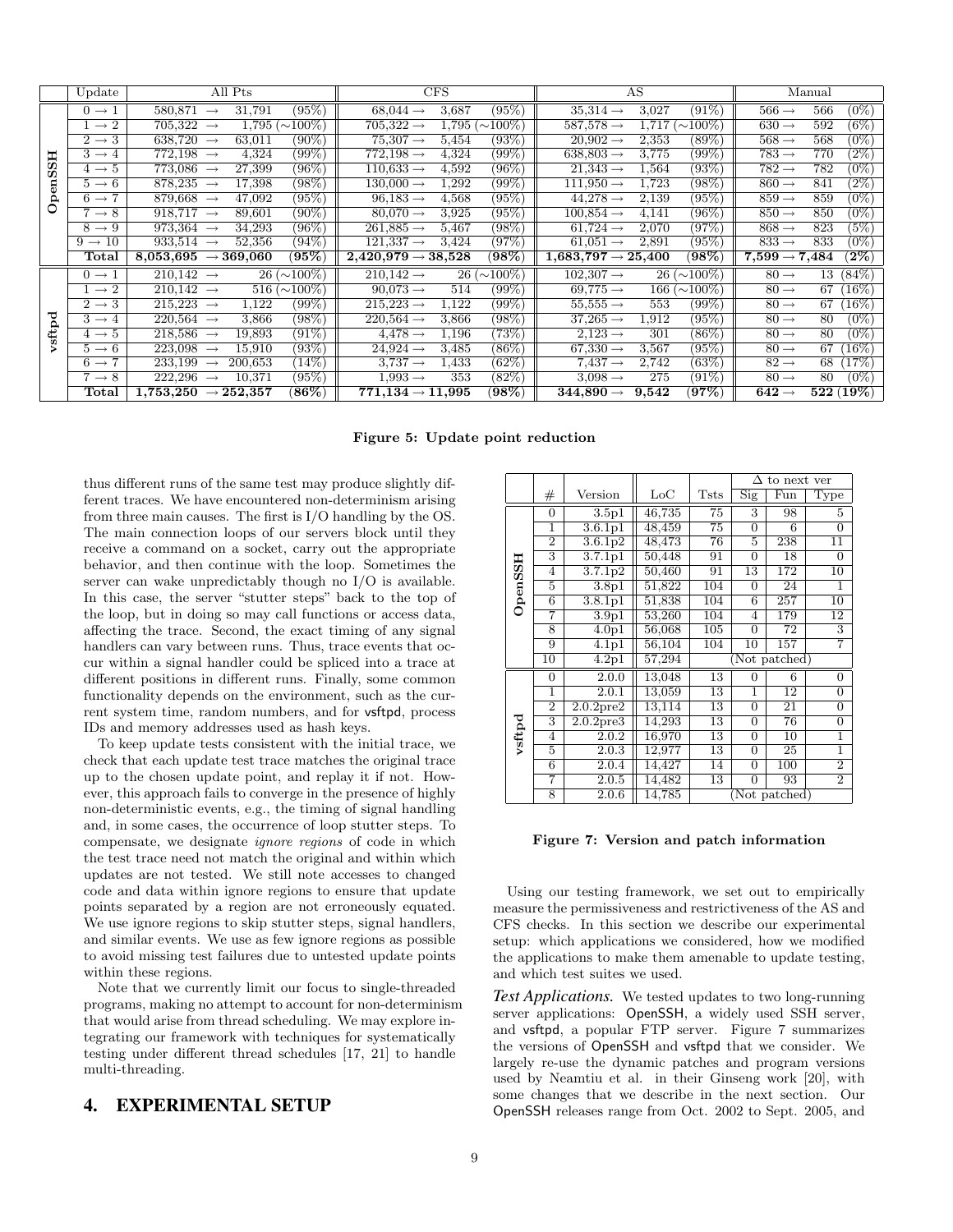vsftpd releases range from July. 2004 to Feb. 2008. To make it easy to refer to the versions in the subsequent discussion, we number them starting from 0. For each version, Figure 7 lists the total lines of code (measured with sloccount), the number of update tests (drawn from unmodified and hybrid system tests, described below), and the number of function signature changes, function body changes, and named type changes (structs, unions and typedefs), that are required to update to the next version.

*Update point selection.* As mentioned earlier, updates can take effect at calls to DSU<sub>-update</sub>(), where these calls can be inserted manually or automatically. To consider the effectiveness of AS and CFS, we direct Ginseng to automatically insert a call to DSU update() prior to each function call, and systematically test the outcome of performing an update at each of these points. We refer to this set of dynamic update points as All Pts. We separately consider the subset of these update points that satisfy the AS and CFS safety checks.

As a last point of comparison, we consider the results of update tests with manually selected update points. In particular, when preparing vsftpd and OpenSSH to support updating, Neamtiu et al. chose to place a single DSU\_update() at the beginning of the connection loop. They argued that updates that occur at quiescent points, i.e., places where there are no in-flight operations, are more likely to succeed than arbitrarily chosen points [20]. We decided to test this claim by seeing whether our tests would pass for these points, and determine whether these points would permit updates often enough. In addition to the points advocated by Neamtiu et al., we added an additional manual update point into each per-session command loop of the applications—some patches we consider add new command handling, and we wanted to allow those to be updated during an active session. OpenSSH provides two distinct command loops to handle different ssh protocol versions, while vsftpd uses only one.

*Program and patch modifications.* The program code and patches we received from Neamtiu et al. [20] had been prepared by extracting the connection loop and its cleanup code, as described in Section 2.2, so that each connection loop iteration would execute the most recent code. We additionally extracted the command loops and cleanup code to ensure a similar semantics; Neamtiu et al. did not do this because they did not consider updates during command processing.

After some preliminary testing, we discovered a significant problem with the AS check. Recall that AS forbids updates to functions that are on the stack. It turns out that this restriction forbids all updates from being applied to Open-SSH and vsftpd, because they all include changes to main, which is always on the stack. Even excluding main, we found that AS very often forbids updates within the command loop. Schematically, the command loop is reached through a chain of function calls, starting from main, that look like the following:

void f()  $\{$  $//$  startup code  $g()$ ;  $\frac{1}{2}$  call next function in the chain; // last one is the loop rest\_f ();  $\quad//$  (extracted) continuation code }

In many cases updates change the "startup" code in the functions in this chain (i.e., the code before the call to g() in the schematic), and thus AS would prevent those updates from being applied during the command loop. However, upon manual inspection we found that the startup code usually bore no tight dependence on the loop code, nor was it ever reexecuted. Therefore, we felt it reasonable, for the purposes of obtaining interesting results, to relax the AS check by also extracting the startup code, so that it is no longer on the stack when the loop executes. In actual fact, we opted to leave the code as-is and simulate the extraction: When we post-process the All Pts data set to determine which updates would be allowed by AS, we permit updates within the command loop even if they modify startup code in the functions leading up to the loop.

We also found the CFS check to be unreasonably restrictive in one instance. To implement CFS, Ginseng uses a static analysis. Unfortunately, this analysis over-approximates the set of possible calls through a table of function pointers, and as such spuriously forbids updates within the command loop as well. Rather than strengthen the analysis to avoid this imprecision, we performed some additional code extractions so that updates within the command loop would pass the CFS check. These extractions have no bearing on the behavior of the updated execution, and serve merely to overcome the conservatism of the analysis.

*Test Suites.* We constructed update tests for OpenSSH from the suite of system tests that are distributed with OpenSSH's source code. Tests launch a server and communicate with it via an ssh client, exercising various connection parameters and/or executing remote commands, and judging success/ failure on return codes and command output. We found that all supplied tests for version n also pass for version  $n + 1$ . Thus, we used the full suite of version  $n$ 's server tests to develop update tests for the patch to version  $n + 1$ .

We made two minor changes to OpenSSH's test suite for efficiency. First, we reduced the timeout period of the logintimeout test, which tests that a server terminates its connection if a client takes too long to log in. Second, we split large tests with orthogonal components (e.g., the try-ciphers test) into many smaller tests, to reduce total testing time and permit testing in parallel.

As vsftpd is not distributed with any system tests, we constructed 13 tests for core FTP operations, including connecting, uploading and downloading files in binary and ASCII formats, and navigating remote FTP directories. These tests apply to all versions of the server, and exercise a significant portion of its functionality.

*Running Tests.* For each test execution, we record whether the test passed or failed. We mark a run as failing if either the system test itself reports a failure, if the server unexpectedly terminates during the test, or if the test times out. We set the timeout for each run as the time required to gather the initial trace plus 10 seconds.

To compile complete testing results for a program and a patch, we disabled all safety checks and used DSUTest to gather results for applying the patch at each update point reached in the test suite. We utilized our test reduction algorithm (Section 3.2) to determine which update tests should actually be performed and then scaled the results back up to the full set of points. Having done this, we then used the traces produced during testing along with information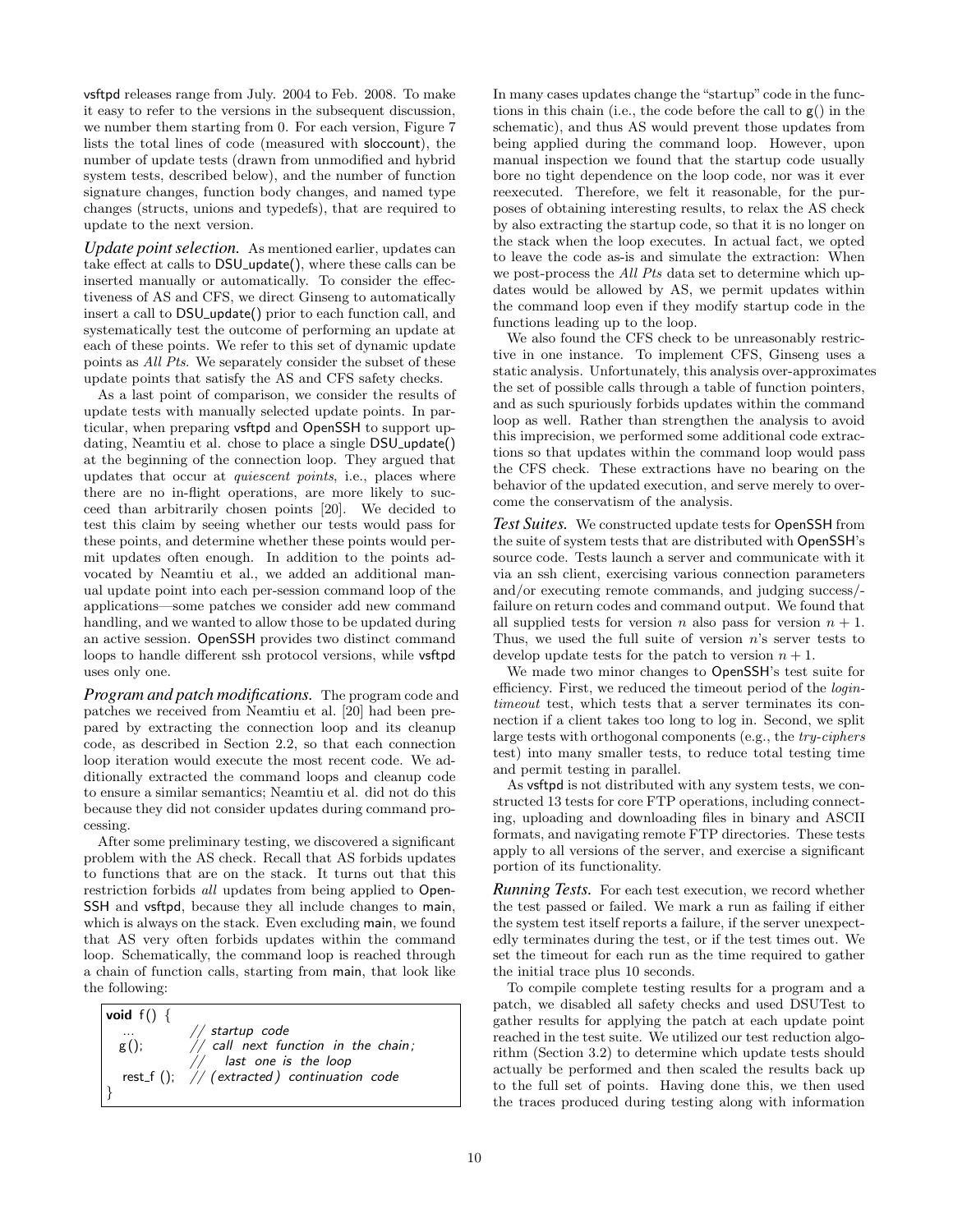|                  | Update             | All Pts   |           |                | CFS            |                | AS        | Manual         |                  |
|------------------|--------------------|-----------|-----------|----------------|----------------|----------------|-----------|----------------|------------------|
|                  |                    | Failed    | Total     | Failed         | $_{\rm Total}$ | Failed         | Total     | Failed         | $_{\rm Total}$   |
|                  | $0 \rightarrow 1$  | 19,715    | 580,871   | $\Omega$       | 68,044         | $\Omega$       | 35,314    | $\Omega$       | 566              |
|                  | $1\rightarrow 2$   | $\Omega$  | 705,322   | $\Omega$       | 705,322        | $\Omega$       | 587,578   | $\Omega$       | 630              |
|                  | $2 \rightarrow 3$  | 306,965   | 638,720   | 1,688          | 75,307         | 4              | 20,902    | $\Omega$       | 568              |
| H                | $3\rightarrow 4$   | 0         | 772,198   | $\Omega$       | 772,198        | $\Omega$       | 638,803   | $\Omega$       | $\overline{783}$ |
| m                | $4\rightarrow 5$   | 565,681   | 773,086   | 609            | 110,633        | 380            | 21,343    | $\Omega$       | 782              |
| pen <sub>S</sub> | $5 \rightarrow 6$  | 10,703    | 878,235   | $\Omega$       | 130,000        | $\Omega$       | 111,950   | $\Omega$       | 860              |
|                  | $6 \rightarrow 7$  | 163,333   | 879,668   | 44,461         | 96,183         | 110            | 44,278    | $\Omega$       | 859              |
| 0                | $7 \rightarrow 8$  | 11,380    | 918,717   |                | 80,070         |                | 100,854   | $\Omega$       | 850              |
|                  | $8 \rightarrow 9$  | 3         | 973,364   | $\Omega$       | 261,885        | $\Omega$       | 61,724    | $\Omega$       | 868              |
|                  | $9 \rightarrow 10$ | 357,919   | 933,514   | 24             | 121,337        | $\Omega$       | 61,051    | $\Omega$       | 833              |
|                  | <b>Total</b>       | 1,435,699 | 8,053,695 | 46,783         | 2,420,979      | 495            | 1,683,797 | 0              | 7,599            |
|                  | $0 \rightarrow 1$  | $\Omega$  | 210,142   | $\Omega$       | 210,142        | $\Omega$       | 102,307   | $\Omega$       | 80               |
|                  | $1\rightarrow 2$   | 2,462     | 210,142   | 558            | 90,073         | 0              | 69,775    | $\Omega$       | 80               |
|                  | $2 \rightarrow 3$  | $\Omega$  | 215,223   | $\Omega$       | 215,223        | $\Omega$       | 55,555    | $\Omega$       | 80               |
| vsftpd           | $3\rightarrow 4$   | $\Omega$  | 220,564   | $\Omega$       | 220,564        | $\Omega$       | 37,265    | $\Omega$       | 80               |
|                  | $4\rightarrow 5$   | 43,233    | 218,586   | 546            | 4,478          | $\Omega$       | 2,123     | $\Omega$       | 80               |
|                  | $5 \rightarrow 6$  | 58        | 223,098   | $\overline{0}$ | 24,924         | $\overline{0}$ | 67,330    | $\overline{0}$ | 80               |
|                  | $6 \rightarrow 7$  | 2,115     | 233,199   | $\Omega$       | 3,737          | $\overline{0}$ | 7,437     | $\Omega$       | $\overline{82}$  |
|                  | $7 \rightarrow 8$  | 234       | 222,296   | $\Omega$       | 1,993          | $\Omega$       | 3,098     | $\Omega$       | 80               |
|                  | Total              | 48,102    | 1,753,250 | 1,104          | 771,134        | $\Omega$       | 344,890   | $\Omega$       | 642              |

Figure 8: Test failures/points allowed

about the patch contents to retroactively determine which points would be allowed under each safety check.

We ran our experiments for OpenSSH in the "cloud" using 60 Amazon EC2 basic instances [8], each of which provides the equivalent of a 1.0-1.2 GHz 2007 Opteron or 2007 Xeon processor, 1.7 GB memory, and 160GB storage. All Open-SSH update tests for all program versions were executed in under 600 instance-hours. We tested the smaller suite of vsftpd tests on one core of a 2.66GHZ Intel Xeon with 4GB of memory in under 200 hours.

## 5. EXPERIMENTAL RESULTS

This section presents our experimental results. Our goal was to understand the effectiveness of the safety checks, in terms of permissiveness (failing to prevent incorrect behavior) and restrictiveness (failing to allow correct behavior), compared to using no checks at all, and compared to allowing updates only at manually placed positions.

*Test Failures/Points Allowed.* Figure 8 summarizes the number of update points allowed by each safety check for each patch to OpenSSH and vsftpd, and how many of those points resulted in a failing test.

The All Pts column of Figure 8 lists over 1.4M failing update points out of 8M total (17.8%) for OpenSSH and over 48K failing runs out of 1.7M total (2.7%) for vsftpd. This is clear evidence that applying updates indiscriminately is extremely risky. Comparing program versions, we see that updates containing few changes typically result in a correspondingly small number of failures. One particularly striking observation is that patches containing no type or function signature changes (OpenSSH patches 1→2 and 3→4 and vsftpd patches  $0\rightarrow 1$ ,  $2\rightarrow 3$ , and  $3\rightarrow 4$ ) exhibited no failures. However, it is worth noting that these patches also contained relatively few overall changes. The largest updates, such as OpenSSH patches  $2\rightarrow 3$ ,  $4\rightarrow 5$ , and  $9\rightarrow 10$ , generally resulted in more failures. There are notable exceptions to this general trend, such as vsftpd patch  $4 \rightarrow 5$ , which contained few changes but resulted in the most vsftpd failures.

The CFS and AS columns of Figure 8 illustrate that both checks succeed at dramatically reducing (but not eliminating) the total number of failures, while still allowing a significant number of update points. For both applications, CFS allows the most failures, but manages to reduce the total number of failures from 1.4M to 46.8K (96.7% reduction) for OpenSSH and 61K to 1.1K (97.7% reduction) for vsftpd. AS performed even better, allowing only 495 failures (well over 99.9% reduction) for OpenSSH and no failures for vsftpd. On the other hand CFS is more permissive, allowing far more update points compared to AS. Manual exhibited no test failures, but has many fewer allowed update points.

*Comparing safety checks.* The top half of Figure 9 classifies each failing update point based on which safety checks would have prevented the failure, while the bottom half of the figure shows how many update points that pass all test cases are allowed by the checks. We break down the results into four basic categories, one per row in each of the table, visualized in the Venn diagram at the top of the figure.

For both vsftpd and OpenSSH, we see that well over 95% of the failing points would be disallowed by both safety checks (row (c)). We manually examined several of these failures, and found type safety violations to be the most common cause. Indeed, since both AS and CFS ensure updates are type safe, it seems likely that a large portion of the failures are due to type errors. The next largest category of failures are those that are allowed by CFS but disallowed by AS (row (a)), and no failures are prevented only by CFS (row (b)). Lastly, fewer than 1% of the failures for each application are allowed under all safety checks (row (d)). These last three categories of failures are those where mistimed updates are type safe but violate some other program logic. We discuss several examples of these failures in detail in Section 6.

Turning to the bottom half of Figure 9, we see that more than half of the possible update points are allowed by both checks (row (c)), and that of the remaining points CFS permits many more than AS (rows (b) and (a), respectively).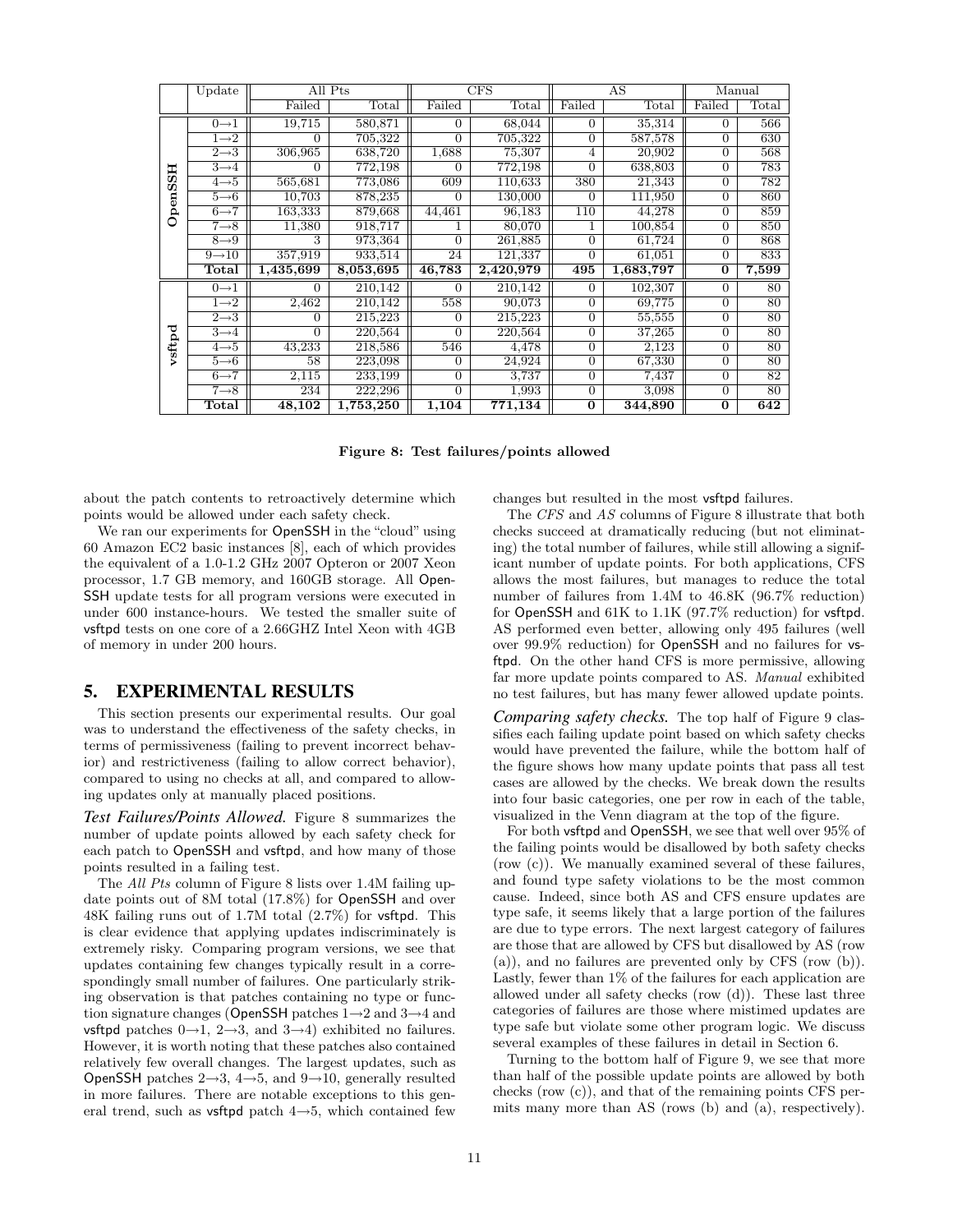| $CFS \cap AS$<br>$(AS \cup \text{CFS})$<br>CFS<br>AS<br>(a)<br>D<br>α |
|-----------------------------------------------------------------------|
|-----------------------------------------------------------------------|

|                | Category                    | Failures  | % Failures |
|----------------|-----------------------------|-----------|------------|
|                | (a) Only Prevented by AS    | 46,288    | $3\%$      |
| <b>OpenSSH</b> | (b) Only Prevented by CFS   |           | $0\%$      |
|                | (c) Prevented by AS and CFS | 1,388,916 | 97%        |
|                | (d) Prevented by Neither    | 495       | $< 1\%$    |
|                | $(a+b+c+d)$ Total Failures  | 1,435,699 | 100%       |
|                | (a) Only Prevented by AS    | 1,104     | $2\%$      |
| vsftpd         | (b) Only Prevented by CFS   |           | $0\%$      |
|                | (c) Prevented by AS and CFS | 46,998    | 98%        |
|                | (d) Prevented by Neither    |           | $0\%$      |
|                | $(a+b+c+d)$ Total Failures  | 48,102    | 100%       |
|                | <b>Failures Prevented</b>   |           |            |

|                | Category                  | <b>Successes</b> | % Successes |
|----------------|---------------------------|------------------|-------------|
| <b>OpenSSH</b> | (a) Only Allowed by AS    | 102,076          | $2\%$       |
|                | (b) Only Allowed by CFS   | 792,970          | 12%         |
|                | (c) Allowed by AS and CFS | 4,141,724        | 63%         |
|                | (d) Allowed by Neither    | 1,581,226        | 24%         |
|                | $(a+b+c+d)$ Total Passing | 6,617,996        | 100%        |
| vsftpd         | (a) Only Allowed by AS    | 106,234          | 6%          |
|                | (b) Only Allowed by CFS   | 531,374          | 31\%        |
|                | (c) Allowed by AS and CFS | 828,884          | 49%         |
|                | (d) Allowed by Neither    | 238,656          | 14%         |
|                | $(a+b+c+d)$ Total Passing | 1,705,148        | $100\%$     |

Successes Allowed

#### Figure 9: Breakdown of results by safety check

These results suggest CFS provides more update availability than AS.

*Update points per program phase.* Generally speaking, while allowing more correct update points is better than fewer, it also matters where those update points occur during program execution. In particular, since the majority of each server's execution takes place within one of a few long-running loops, it is crucial that a safe update point is reached on most every iteration of these loops. Otherwise, we may be unable to update a program in a timely fashion.

To get a more refined view of where updates are allowed and where they fail, we have broken down the execution of our benchmark programs into phases corresponding to their long-running loops and the transitions between them.

The execution of vsftpd consists of a connection loop that accepts session requests and forks child processes to handle them, and a command loop in each child process that receives, processes, and responds to requests from the client. In addition, vsftpd includes a startup phase that initializes and configures the server state, and a transition phase that performs some per-connection initialization. Transitions between phases occur as follows:



We have identified a similar set of phases for OpenSSH. The key differences are the presence of two command loop phases that handle requests for different protocol versions, a brief shutdown phase to handle cleanup after a client connection ends, and the possibility of skipping the connection loop under certain configurations. The transitions between phases for OpenSSH occur as follows:



Figure 10 summarizes test failures by program phase and patch (the full tables from which this figure is derived can be found in Figures 13 and 14 in the appendix). Black boxes indicate that all tests pass and grey boxes indicate one or more failures. White boxes indicate that no allowable update points were reached during execution of the particular phase.

We can see that CFS allows at least one update point in each program phase, while AS precludes updates during the startup phases. We can also clearly see that there are no manually placed update points in the startup and transition phases. In all cases, updates are permitted within the command and connection loop phases, which should ensure updates are reasonably available. Moreover, for Manual and AS, no failures occur at update points within the loops, while for CFS, the only loop-phase failures occur in the vsftpd command loop. This is interesting, because as we have just discussed, updates within the loops are most important, while updates within the startup or transition phases are far less important, since these phases are finite and presumably short.

*Threats to Validity.* There are several potential threats to the validity of our study. First, the test suites we used for OpenSSH and vsftpd do not exercise all features of the applications, so we may be undercounting how many patches introduce failures into the programs. Second, our empirical study is currently limited to these two applications. As such, our results may not generalize, but we believe we have explored enough tests and mature enough applications to strongly suggest the general trend. Likewise, the fact that we changed the applications slightly to make the safety checks more permissive also challenges the generality of our results. But, as discussed earlier, we believe the changes are ones that developers using these safety checks would have reasonably made so as to ensure a proper level of updatability. Lastly, because update points within ignore regions are not tested, bugs in patches may not be found during test. For this reason, we have manually inspected these regions and attempted to minimize their size. This threat could be completely mitigated by continuing to prevent updates within ignore regions after the application is deployed.

#### 6. DISCUSSION

Next, we look in detail at failures that were observed during our experiments, and discuss the limitations of CFS and AS. We also discuss future research directions suggested by our results.

*Failures allowed by CFS.* The property that distinguishes CFS is that it allows changed code to be executed at the old version following an update, provided this execution will not violate type safety. However, as we discussed in Section 2.3,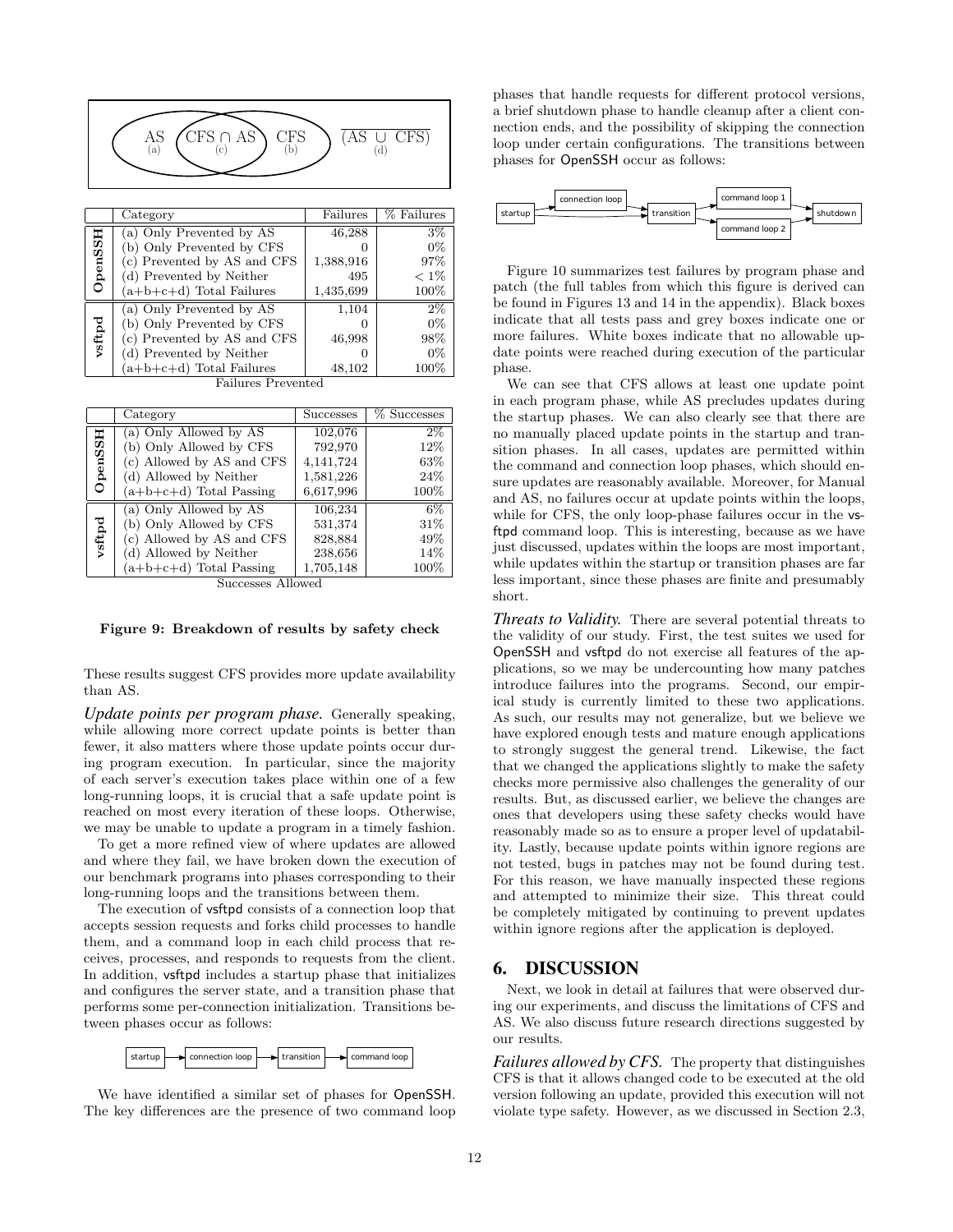





Figure 11: Skipped return code

even though such executions will be type safe, they may result in failures, and indeed we observed cases of this. One example occurred while testing upload operations against the  $1\rightarrow 2$  patch to **vsftpd**. Figure 11 shows a simplified version of the relevant code. In this patch, the code that sends the FTP return code 226 indicating a successful transfer was moved from do\_file\_recv to handle\_upload\_common. If an update occurs after entering handle upload common, but before calling do\_file\_recv, then the new version of do\_file\_recv executes and then returns to the old version of handle\_upload\_commonand thus the server will never write the return code. After some time, this causes the transfer to timeout and fail. Update points exhibiting this failure are allowed by CFS because, although the code executed following the update in handle\_upload\_common is changed in the update, executing at the old version is type safe. AS prevents these failures because handle upload common is changed and active when the problematic update points are reached.

*Failures allowed by CFS and AS.* While AS prevents the failure we just saw, as discussed in Section 2.3, it does not prevent such version consistency problems entirely. A particularly interesting example occurs in the 4→5 patch of OpenSSH. This example involves a version consistency violation that was not present in the original code base, but was introduced via a code extraction step that is needed to permit many other, safe updates to occur.

Figures 12(a) and (b) show a highly simplified version of the relevant code for both versions. In version 4, a global pointer is initialized in the serverloop2 function, prior to en-



Figure 12: Skipped initialization error

try into the command loop. Version 5 moves this initialization earlier into maincont (a function we added during code extraction), prior to calling serverloop2. (In the actual code base, the call to serverloop2 is further down the call chain.)

CFS will always allow this update to be applied, because it involves no type changes, and hence is type safe. However, if the update indicated in Figure 12(a) is taken, then global ptr will be uninitialized when dereferenced, leading to a segfault. On the other hand, AS should prevent this update, because maincont is changed by the update and is active at the update point.

However, recall from Section 4 that we extracted the "startup" code in all functions leading up to the command loops in our subject programs. Consider Figures 12(c) and (d), which show the two versions of the program after code extraction. Notice that the initialization of global ptr is moved from serverloop2 to extracted. Thus, the update no longer changes maincont, and when the indicated update point is triggered in our experiments, AS actually allows the update.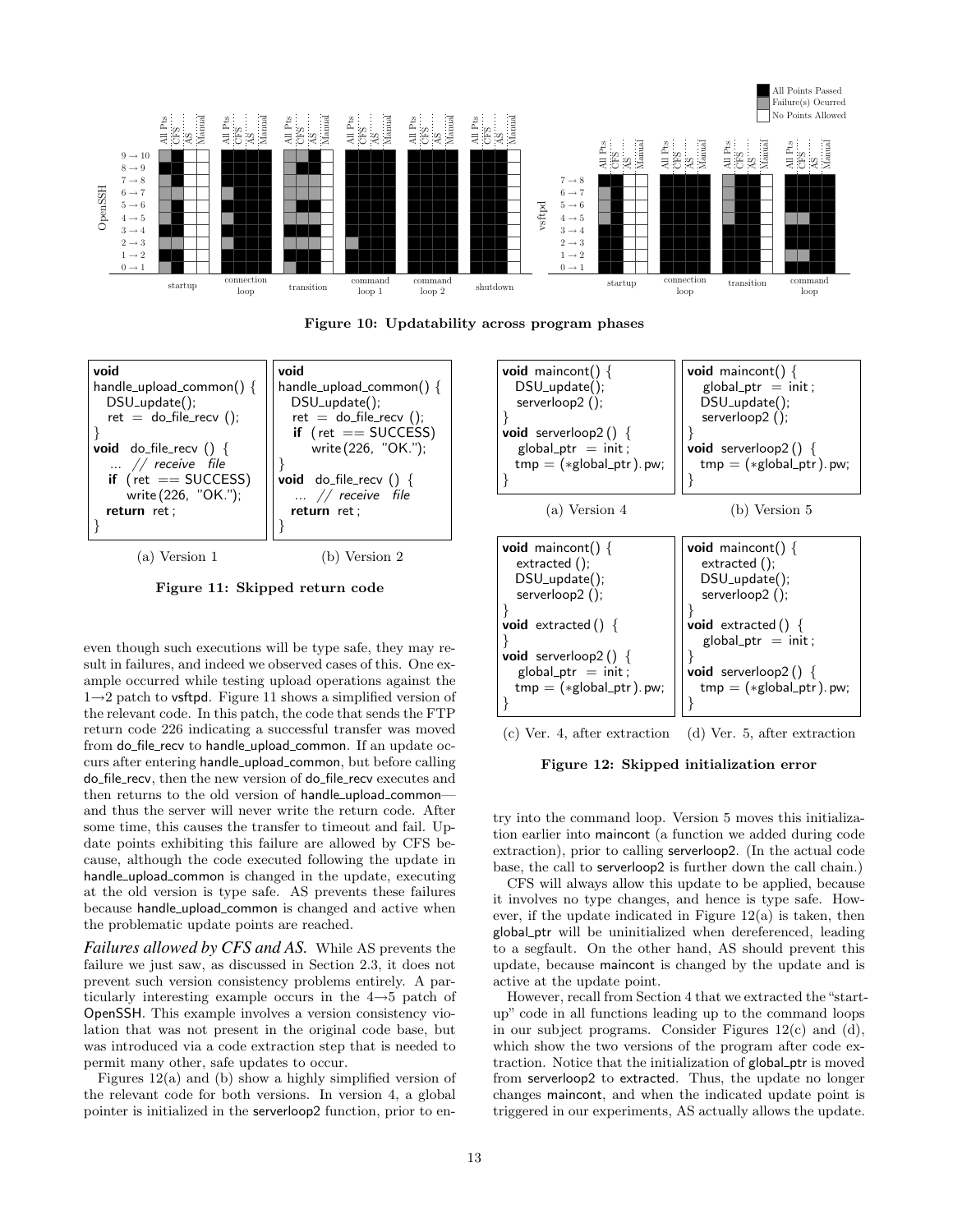This example illustrates the tension between update availability and safety when applying AS, and cases like these show the fragility of automatic update safety checks.

In general, AS is also unable to prevent any version consistency problems where the old version of code involved is executed to completion and so is no longer on the stack. We observed a set of failures where this occurs in OpenSSH patch  $2\rightarrow 3$ . This patch included a change to the format of a packet sent from the server to the client and then later sent back to the server. Version 2 included only a sequence number in the packet, while version 3 adds a count of blocks and packets. This change is manifested through a modification to two functions: mm\_send\_keystate and mm\_get\_keystate. If an update occurs after a call to mm\_send\_keystate but before a call to mm\_get\_keystate, then the new version of mm get keystate is invoked and is unable to parse a packet generated by the old code version, causing a test failure.

These update points are allowed by CFS, which determines that the update cannot violate type safety. AS will also allow these failures as this version consistency error can occur at points when neither changed function is on the call stack. Typically, state transformation can be used to ensure that program state is updated to work with new code, but in this case the state of the packet is stored on the client, where it cannot easily be changed when the server is updated.

*Failures allowed by AS.* Although we encountered no instances of failures that are prevented by CFS but allowed by AS in our experiment, we believe such cases are possible. This may occur in cases where Ginseng's implementation of CFS prevents failures essentially by coincidence, due to conservatism in its static analysis' approximation of a function's calling context.

*Future directions.* The results of our empirical study, along with observations we made while preparing programs for updating, suggest several potential future directions for more practical and safe DSU systems.

While automatic safety checks are not perfect, we believe they are still very much worthwhile, as our results show that allowing arbitrary update points with no checks results in many failures. There is, however, room for improvement in both AS and CFS, and there may also be other approaches that work better in practice.

The major issue we found with AS is update availability, since functions on the stack can never be updated. One idea to address this issue is to relax AS slightly: We could imagine allowing updates that change functions on the stack, as long as after we return to such a function the code that is executed was not changed by the update—and hence executing the old version of that code is the same as executing the new version. Notice this variant of AS is still more restrictive than CFS, since CFS only requires type safe updates, rather than code equivalence.

The chief benefit of CFS over AS is that it is more permissive without sacrificing type safety. However, sometimes it introduces too much update availability, and so it may be worthwhile to explore ways to reduce permitted updates, such as the transactional version consistency proposed by Neamtiu et al [19].

While improvements to AS and CFS will be beneficial, our experience suggests that increased updatability beyond a certain threshold often provides little benefit while introducing additional points of failure. For example, in OpenSSH and vsftpd, it is important to allow updating during the long-running loops but less important to allow updates elsewhere. Thus, it seems sensible for programmers to prescribe updates only at a small number of carefully selected points. Further work remains in trying to streamline the choice of such update points. For example, even if an updating system makes use of a permissive safety check such as CFS, an offline analysis might help the developer identify update points that will eliminate any version consistency errors. The kind of testing we used in our experiments should also prove useful in choosing safe update points.

We believe that ultimately, a combination of manually chosen update points, automatic safety checks to prevent particular types of failure, and additional assurance arguments based on developer reasoning and update testing, will yield the most practical and safe DSU systems.

#### 7. RELATED WORK

Gupta et al. [10] originally defined the update validity problem as showing, for a given program and patch, that after patching the old version its execution would eventually reach a state that could have been reached by executing the new version from scratch. Gupta et al. showed that this problem is in general undecidable, and then proposed safety checks on a program and patch that are sufficient to ensure validity, but only under limited circumstances. For example, Gupta's check only applies when a patch adds new functionality and programs do not use complex data types and pointers. As described in Section 2.3, more practical DSU implementations tend to use either the AS and CFS checks. Our study is the first to provide empirical data on the effectiveness of these checks in practical situations.

Many DSU systems allow programmers to further restrict update timing, rather than rely wholly on automatic safety checks. For example, as already mentioned, using Ginseng [20], programmers can provide a whitelist of program locations (e.g., line numbers) that are valid for an update; DLpop [11] has similar behavior. Conversely, Lee [14], Gupta et al. [10], Chen et al. [7], and others support a blacklist (e.g., by requiring that certain functions must be inactive prior to updating), indicating particular points that are not allowed. We leave more detailed empirical study of these mechanisms to future work.

Our approach to generating update tests is related to Chess [17] and MultithreadedTC [21], which test multi-threaded programs by intelligently enumerating a program's potential thread schedules. At a high level, our technique for test reduction is like partial order reduction in model checking [2], which is used to avoid consideration of distinct program executions that result in the same states. Our reduction algorithm on traces is inspired by Neamtiu et al.'s observation that an update at two program points is equivalent if the activity between those two points is unaffected by the patch [19]. Neamtiu et al. applied this observation to a static analysis for implementing update transactions whose execution is version consistent (i.e., consisting of behavior entirely attributable to either the old or new version), while we apply it to the test case reduction.

#### 8. CONCLUSIONS

We have presented an empirical evaluation of two wellknown DSU safety checks, activeness safety and con-freeness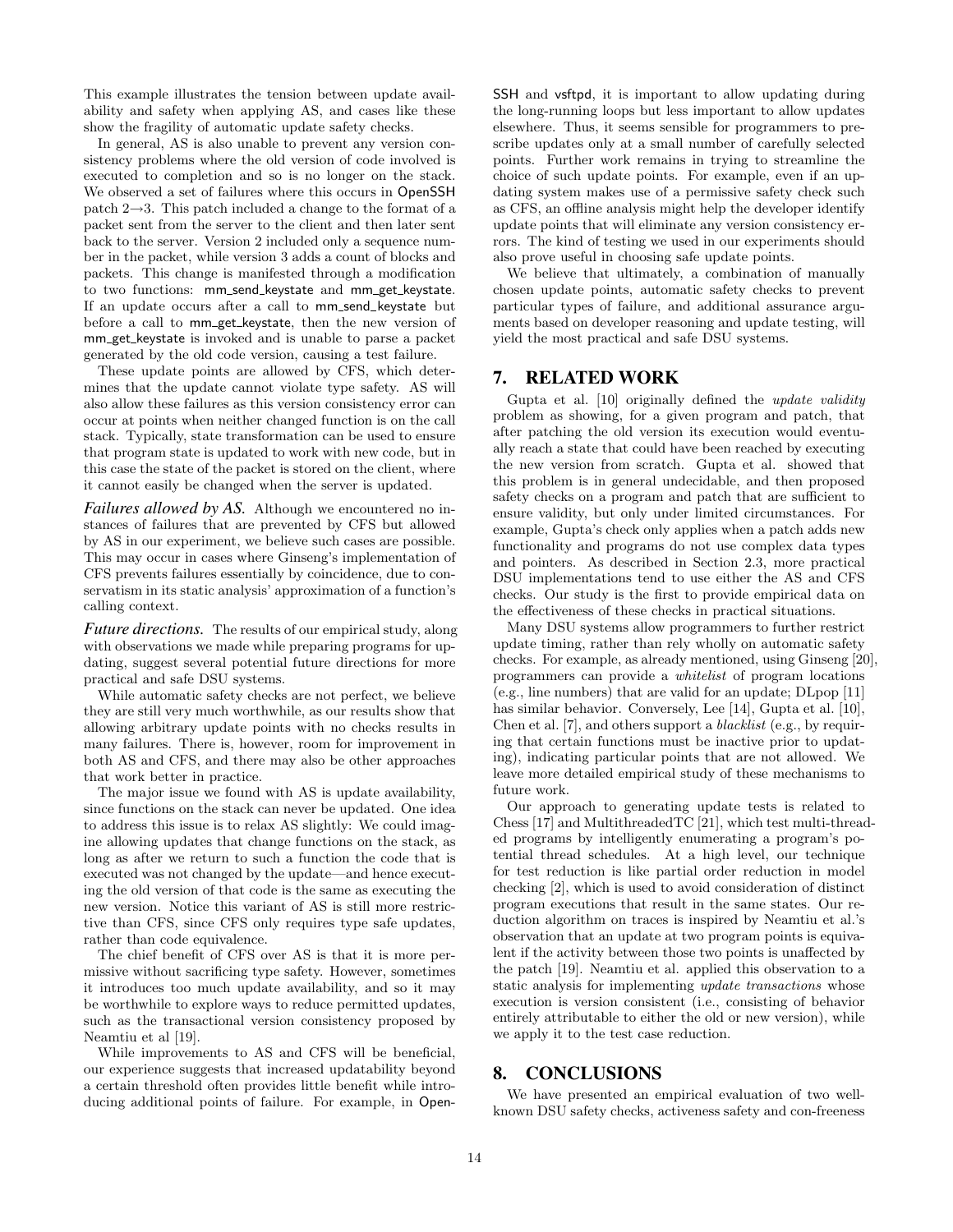safety. Our evaluation is based on exhaustively testing updates to vsftpd and OpenSSH. We found that updating without the use of safety checks resulted in a large number of failures, and that both checks were able to eliminate the vast majority of these failures. AS was the more restrictive model as it prevented more failures but also more successes than CFS. Significantly, neither check prevented all failures. Ultimately, we believe that a combination of manually specified update points, automatic safety checks, and an additional assurance argument, such as the testing strategy we used for our experiments, will yield a practical, safe solution for dynamic software updating.

## 9. REFERENCES

- [1] G. Altekar, I. Bagrak, P. Burstein, and A. Schultz. Opus: online patches and updates for security. In USENIX Security, 2005.
- [2] R. Alur, R. K. Brayton, T. A. Henzinger, S. Qadeer, and S. K. Rajamani. Partial-order reduction in symbolic state space exploration. In CAV, 1997.
- [3] J. Armstrong, R. Virding, C. Wikstrom, and M. Williams. Concurrent programming in ERLANG  $(2nd \ ed.)$ . Prentice Hall International Ltd., 1996.
- [4] J. Arnold and F. Kaashoek. Ksplice: Automatic rebootless kernel updates. In Eurosys, 2009. To appear.
- [5] G. M. Bierman, M. J. Parkinson, and J. Noble. UpgradeJ: Incremental typechecking for class upgrades. In ECOOP, 2008.
- [6] G. Bracha. Objects as software services. http: //bracha.org/objectsAsSoftwareServices.pdf, Aug. 2006.
- [7] H. Chen, J. Yu, R. Chen, B. Zang, and P.-C. Yew. Polus: A powerful live updating system. In ICSE, pages 271–281, 2007.
- [8] Amazon elastic compute cloud. http://aws.amazon.com/ec2.
- [9] Edit and continue. http://msdn2.microsoft.com/ en-us/library/bcew296c.aspx.
- [10] D. Gupta, P. Jalote, and G. Barua. A formal framework for on-line software version change. IEEE TSE, 22(2), 1996.
- [11] M. Hicks and S. Nettles. Dynamic software updating. ACM Trans. Program. Lang. Syst., 27(6):1049–1096, 2005.
- [12] Java platform debugger architecture. http: //java.sun.com/j2se/1.4.2/docs/guide/jpda/.
- [13] The K42 Project.

http://www.research.ibm.com/K42/.

- [14] I. Lee. DYMOS: A Dynamic Modification System. PhD thesis, Dept. of Computer Science, U. Wisconsin, Madison, 1983.
- [15] K. Makris and R. Bazzi. Immediate multi-threaded dynamic software updates using stack reconstruction. Technical Report TR-08-007, Arizona State University, 2008.
- [16] K. Makris and R. Bazzi. Immediate multi-threaded dynamic software updates using stack reconstruction. In USENIX ATC, 2009.
- [17] M. Musuvathi, S. Qadeer, and T. Ball. Chess: A systematic testing tool for concurrent software. Technical Report MSR-TR-2007-149, Microsoft Research, 2007.
- [18] I. Neamtiu and M. Hicks. Safe and timely dynamic updates for multi-threaded programs. In PLDI, June 2009. To appear.
- [19] I. Neamtiu, M. Hicks, J. S. Foster, and P. Pratikakis. Contextual effects for version-consistent dynamic software updating and safe concurrent programming. In POPL, 2008.
- [20] I. Neamtiu, M. Hicks, G. Stoyle, and M. Oriol. Practical dynamic software updating for C. In PLDI, 2006.
- [21] W. Pugh and N. Ayewah. Unit testing concurrent software. In ASE, 2007.
- [22] G. Stoyle, M. Hicks, G. Bierman, P. Sewell, and I. Neamtiu. Mutatis Mutandis: Safe and flexible dynamic software updating. ACM Trans. Program. Lang. Syst.,  $29(4)$ ,  $2007$ .
- [23] S. Subramanian, M. Hicks, and K. S. McKinley. Dynamic software updates for Java: A VM-centric approach. In PLDI, 2009.
- [24] Unsanity. Application Enhancer enhance the applications by loading modules. http://www.unsanity.com/haxies/ape.
- [25] C. Walton. Abstract Machines for Dynamic Computation. PhD thesis, University of Edinburgh, 2001. ECS-LFCS-01-425.

# APPENDIX

# A. FULL RESULTS

Following are tables showing the complete breakdown of program failures across each application, safety check, and program phase. These results are summarized in the text in Figures 8 and 10.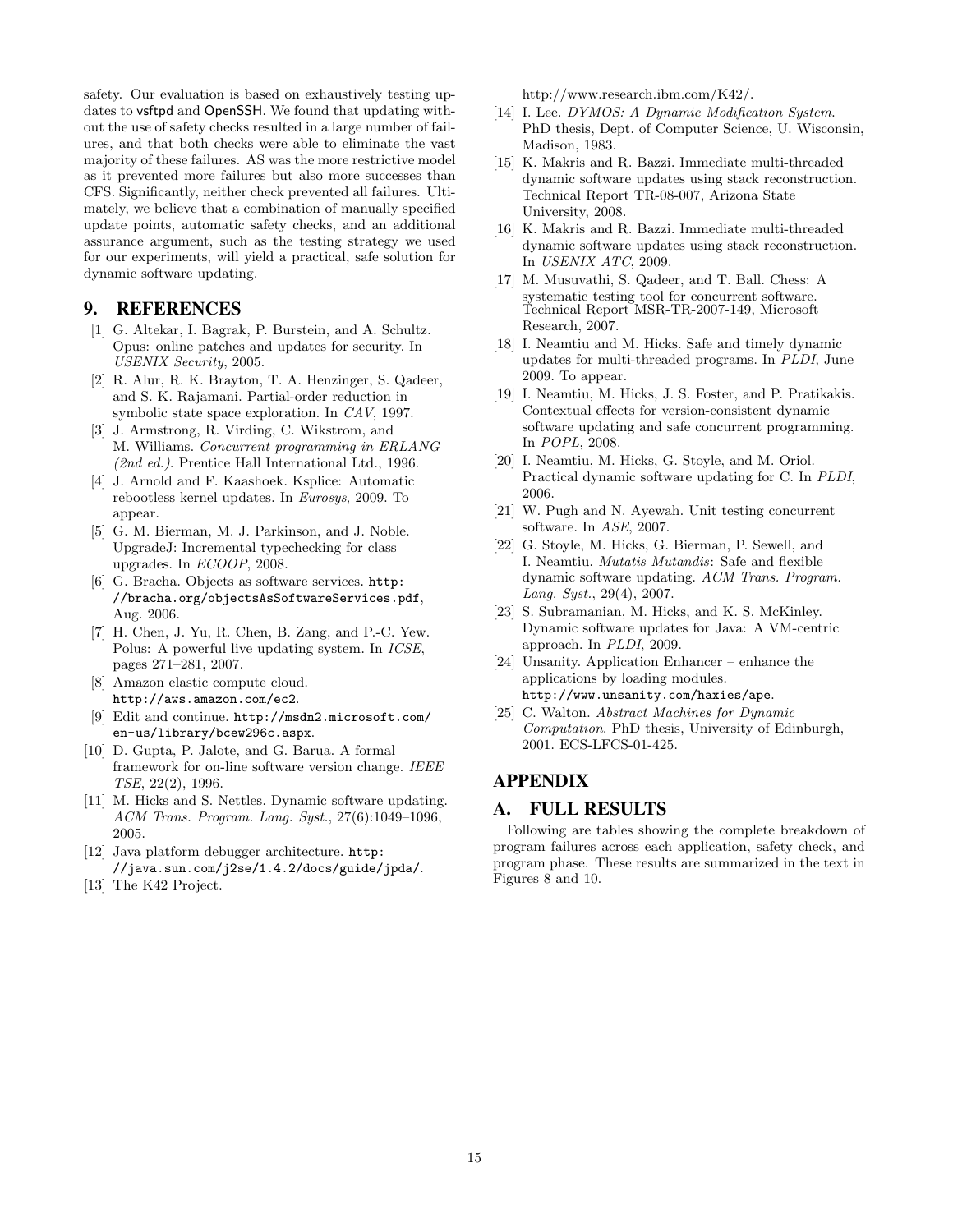|                    | Update                       |                                  | All Pts               |                                  | CFS             |                                    | AS                | Manual                  |        |
|--------------------|------------------------------|----------------------------------|-----------------------|----------------------------------|-----------------|------------------------------------|-------------------|-------------------------|--------|
|                    |                              | Failed                           | Total                 | Failed                           | Total           | Failed                             | $_{\text{Total}}$ | Failed                  | Total  |
|                    | $0 \rightarrow 1$            | 7,226                            | 68,141                | $\mathbf{0}$                     | 25,455          |                                    | no pts            | no pts                  |        |
|                    | $\overline{1\rightarrow 2}$  | $\overline{0}$                   | 90,776                | $\overline{0}$                   | 90,776          |                                    | no pts            | no pts                  |        |
|                    |                              |                                  |                       |                                  |                 |                                    |                   |                         |        |
| init               | $\overline{2\rightarrow}3$   | 10,830                           | 87,569                | 906                              | 32,703          |                                    | no pts            | no pts                  |        |
|                    | $3\rightarrow 4$             | $\overline{0}$                   | 103,035               | $\boldsymbol{0}$                 | 103,035         |                                    | no pts            | no pts                  |        |
| <b>OpenSSH</b>     | $4\neg 5$                    | 9,191                            | 103,035               | $\overline{0}$                   | 38,010          |                                    | no pts            | no pts                  |        |
|                    | $5 \rightarrow 6$            | 10,596                           | 116,164               | $\overline{0}$                   | 47,455          |                                    | no pts            | no pts                  |        |
|                    | $6 \rightarrow 7$            | 108,669                          | 116,872               | 44,351                           | 47,691          |                                    | no pts            |                         | no pts |
|                    | $7\rightarrow 8$             | 11,222                           | 138,750               | $\overline{0}$                   | 1,572           |                                    | no pts            | no pts                  |        |
|                    | $8 \rightarrow 9$            | $\overline{0}$                   | 153,985               | $\overline{0}$                   | 71,880          |                                    | no pts            | no pts                  |        |
|                    | $9 \rightarrow 10$           | $\overline{2}$                   | 149,279               | $\overline{0}$                   | 45,477          |                                    | no pts            | no pts                  |        |
|                    | <b>Total</b>                 | 157,736                          | 1,127,606             | 45,257                           | 504,054         |                                    | no pts            | no pts                  |        |
|                    |                              |                                  |                       |                                  |                 |                                    |                   |                         |        |
|                    | $0 \rightarrow 1$            | $\boldsymbol{0}$                 | 1,151                 | $\boldsymbol{0}$                 | 48              | $\mathbf{0}$                       | 48                | $\boldsymbol{0}$        | 24     |
|                    | $\overline{1\rightarrow 2}$  | $\boldsymbol{0}$                 | 1,196                 | 0                                | 1,196           | 0                                  | 1,196             | $\boldsymbol{0}$        | 27     |
|                    | $2 \rightarrow 3$            | $\overline{2}$                   | 1,121                 | $\overline{0}$                   | 44              | $\boldsymbol{0}$                   | 44                | $\overline{0}$          | 22     |
|                    | $3\rightarrow 4$             | $\overline{0}$                   | 1,187                 | $\boldsymbol{0}$                 | 1,187           | $\boldsymbol{0}$                   | 1,187             | $\boldsymbol{0}$        | 24     |
|                    | $4 \rightarrow 5$            | 46                               | 1,172                 | $\overline{0}$                   | 46              | $\overline{0}$                     | 46                | $\overline{0}$          | 23     |
|                    | $5 \rightarrow 6$            | $\overline{0}$                   | 1,636                 | $\overline{0}$                   | $\overline{70}$ | $\overline{0}$                     | $\overline{70}$   | $\overline{0}$          | 35     |
|                    | $6 \rightarrow 7$            | 212                              | 1,636                 | $\overline{0}$                   | 70              | $\boldsymbol{0}$                   | 70                | $\overline{0}$          | 35     |
|                    | $7 \rightarrow 8$            | $\overline{0}$                   | 4,234                 | $\overline{0}$                   | 68              | $\overline{0}$                     | 68                | $\overline{0}$          | 34     |
|                    | $8 \rightarrow 9$            | $\overline{0}$                   | 4,694                 | 0                                | 2,254           | $\boldsymbol{0}$                   | $\overline{78}$   | $\boldsymbol{0}$        | 39     |
| OpenSSH mainloop   | $9 \rightarrow 10$           | $\overline{0}$                   | 4,396                 | $\overline{0}$                   | $\overline{72}$ | $\overline{0}$                     | $\overline{72}$   | $\overline{0}$          | 36     |
|                    |                              |                                  |                       |                                  | 5,055           |                                    |                   | $\overline{0}$          |        |
|                    | Total                        | $\overline{260}$                 | $\overline{22{,}423}$ | $\overline{0}$                   |                 | $\overline{0}$                     | 2,879             |                         | 299    |
|                    | $0\rightarrow 1$             | 12,489                           | 473,167               | $\boldsymbol{0}$                 | 28,847          | 0                                  | 32,503            | no pts                  |        |
|                    | $1\rightarrow 2$             | $\overline{0}$                   | 572,337               | $\overline{0}$                   | 572,337         | $\overline{0}$                     | 550,537           | no pts                  |        |
|                    | $2\rightarrow 3$             | 290,876                          | 510,969               | 782                              | 29,076          | 4                                  | 8,954             |                         | no pts |
|                    | $3\rightarrow 4$             | $\overline{0}$                   | 618,569               | $\boldsymbol{0}$                 | 618,569         | $\mathbf{0}$                       | 588,380           | no pts                  |        |
|                    | $4\neg 5$                    | 556,444                          | 619,472               | 609                              | 33,954          | 380                                | 9,363             | no pts                  |        |
|                    | $5 \rightarrow 6$            | 107                              | 705,534               | $\overline{0}$                   | 41,043          | $\boldsymbol{0}$                   | 57,056            | no pts                  |        |
| OpenSSH transition | $6 \rightarrow 7$            | 54,452                           | 706,432               | 110                              | 32,746          | 110                                | 38,359            | no pts                  |        |
|                    | $7\rightarrow 8$             | 158                              | 721,499               | 1                                |                 |                                    |                   |                         |        |
|                    |                              |                                  |                       |                                  | 45,421          | 1                                  | 67,627            | no pts                  |        |
|                    | $8 \rightarrow 9$            | $\overline{3}$                   | 759,782               | $\overline{0}$                   | 146,387         | $\overline{0}$                     | 48,551            | no pts                  |        |
|                    | $9 \rightarrow 10$           | 357,917                          | 726,649               | 24                               | 35,608          | $\overline{0}$                     | 45,554            |                         | no pts |
|                    |                              |                                  |                       |                                  |                 |                                    |                   |                         |        |
|                    | Total                        | 1,272,446                        | 6,414,410             | 1,526                            | 1,583,988       | 495                                | 1,446,884         | no pts                  |        |
|                    | $0\rightarrow 1$             | $\boldsymbol{0}$                 |                       | $\mathbf{0}$                     |                 | $\overline{0}$                     | 2,490             | $\boldsymbol{0}$        | 415    |
|                    | $1\rightarrow 2$             |                                  | 26,542                |                                  | 12,443          |                                    |                   |                         |        |
|                    |                              | $\overline{0}$                   | 28,593                | $\overline{0}$                   | 28,593          | $\boldsymbol{0}$                   | 23,425            | $\overline{0}$          | 479    |
|                    | $\overline{2\rightarrow}3$   | 5,257                            | 26,995                | $\overline{0}$                   | 4,174           | $\boldsymbol{0}$                   | 836               | $\boldsymbol{0}$        | 418    |
|                    | $3\rightarrow 4$             | $\boldsymbol{0}$                 | 37,537                | $\overline{0}$                   | 37,537          | $\overline{0}$                     | 37,537            | $\overline{0}$          | 632    |
|                    | $4\neg 5$                    | $\overline{0}$                   | 37,537                | 0                                | 27,431          | $\boldsymbol{0}$                   | 1,264             | $\boldsymbol{0}$        | 632    |
| clientloop1        | $5 \rightarrow 6$            | $\overline{0}$                   | 42,904                | $\overline{0}$                   | 30,215          | $\boldsymbol{0}$                   | 42,904            | $\overline{0}$          | 698    |
|                    | $6 \rightarrow 7$            | $\overline{0}$                   | 42,858                | $\overline{0}$                   | 11,144          | $\boldsymbol{0}$                   | 5,576             | $\boldsymbol{0}$        | 697    |
|                    | $7\rightarrow 8$             | $\overline{0}$                   | 42,640                | $\overline{0}$                   | 22,128          | $\mathbf{0}$                       | 22,128            | $\boldsymbol{0}$        | 692    |
|                    | $8 \rightarrow 9$            | $\overline{0}$                   | 43,216                | $\overline{0}$                   | 30,353          | $\overline{0}$                     | 1,408             | $\overline{0}$          | 704    |
|                    | $9 \rightarrow 10$           | $\overline{0}$                   | 41,075                | $\overline{0}$                   | 28,937          | $\overline{0}$                     | 4,020             | $\overline{0}$          | 670    |
| OpenSSH            | Total                        | 5,257                            | 369,897               | $\overline{\mathbf{0}}$          | 232,955         | $\overline{0}$                     | 141,588           | $\overline{\mathbf{0}}$ | 6,037  |
|                    | Π                            |                                  |                       |                                  |                 |                                    |                   | $\overline{0}$          |        |
|                    | $0 \rightarrow 1$            | $\overline{0}$<br>$\overline{0}$ | $\frac{1}{10,759}$    | $\overline{0}$<br>$\overline{0}$ | 1,232           | $\overline{0}$<br>$\boldsymbol{0}$ | 254               | $\boldsymbol{0}$        | 127    |
|                    | $1\rightarrow 2$             |                                  | 10,483                | $\overline{0}$                   | 10,483          |                                    | 10,483            | $\overline{0}$          | 124    |
|                    | $\overline{2 \rightarrow 3}$ | $\overline{0}$                   | 10,852                |                                  | 8,665           | 0                                  | 10,125            |                         | 128    |
|                    | $3\rightarrow 4$             | $\overline{0}$                   | 10,759                | 0                                | 10,759          | $\overline{0}$                     | 10,759            | $\boldsymbol{0}$        | 127    |
|                    | $4 \rightarrow 5$            | $\boldsymbol{0}$                 | 10,759                | $\overline{0}$                   | 10,651          | 0                                  | 10,651            | 0                       | 127    |
| clientloop2        | $5 \rightarrow 6$            | $\overline{0}$                   | 10,759                | $\overline{0}$                   | 10,651          | $\overline{0}$                     | 10,759            | 0                       | 127    |
|                    | $6 \rightarrow 7$            | $\overline{0}$                   | 10,759                | $\overline{0}$                   | 3,991           | 0                                  | 254               | $\overline{0}$          | 127    |
|                    | $7 \rightarrow 8$            | $\overline{0}$                   | 10,483                | $\overline{0}$                   | 10,340          | $\boldsymbol{0}$                   | 9,920             | $\overline{0}$          | 124    |
|                    | $8 \rightarrow 9$            | $\overline{0}$                   | 10,576                | 0                                | 10,470          | 0                                  | 10,576            | $\boldsymbol{0}$        | 125    |
|                    | $9 \rightarrow 10$           | $\overline{0}$                   | 10,759                | 0                                | 10,651          | $\boldsymbol{0}$                   | 10,254            | $\overline{0}$          | 127    |
| OpenSSH            | <b>Total</b>                 | $\overline{\mathbf{0}}$          | 106,948               | 0                                | 87,893          | 0                                  | 84,035            | $\overline{0}$          | 1,263  |
|                    |                              |                                  |                       |                                  |                 |                                    |                   |                         |        |
|                    | $0 \rightarrow 1$            | $\boldsymbol{0}$                 | 1,111                 | $\overline{0}$                   | 19              | $\mathbf{0}$                       | 19                | no pts                  |        |
|                    | $1\rightarrow 2$             | $\overline{0}$                   | 1,937                 | $\overline{0}$                   | 1,937           | $\mathbf{0}$                       | 1,937             | no pts                  |        |
|                    | $\overline{2\rightarrow}3$   | 0                                | 1,214                 | 0                                | 645             | 0                                  | 943               | no pts                  |        |
|                    | $3\rightarrow 4$             | $\overline{0}$                   | 1,111                 | 0                                | 1,111           | 0                                  | 940               |                         | no pts |
| shutdown           | $4\neg 5$                    | $\overline{0}$                   | 1,111                 | $\overline{0}$                   | 541             | $\overline{0}$                     | 19                | no pts                  |        |
|                    | $5 \rightarrow 6$            | $\overline{0}$                   | 1,238                 | 0                                | 566             | 0                                  | 1,161             | no pts                  |        |
|                    | $6 \rightarrow 7$            | $\overline{0}$                   | 1,111                 | $\overline{0}$                   | 541             | $\mathbf{0}$                       | 19                | no pts                  |        |
|                    | $7\rightarrow 8$             | $\overline{0}$                   | 1,111                 | 0                                | 541             | 0                                  | 1,111             |                         | no pts |
|                    | $8 \rightarrow 9$            | $\overline{0}$                   | 1,111                 | $\overline{0}$                   | 541             | $\overline{0}$                     | 1,111             | no pts                  |        |
| OpenSSH            | $9 \rightarrow 10$<br>Total  | $\boldsymbol{0}$<br>0            | 1,356<br>12,411       | $\overline{0}$<br>0              | 592<br>7,034    | $\boldsymbol{0}$                   | 1,151<br>8,411    | no pts                  |        |

Figure 13: Test success and failure (OpenSSH Full)